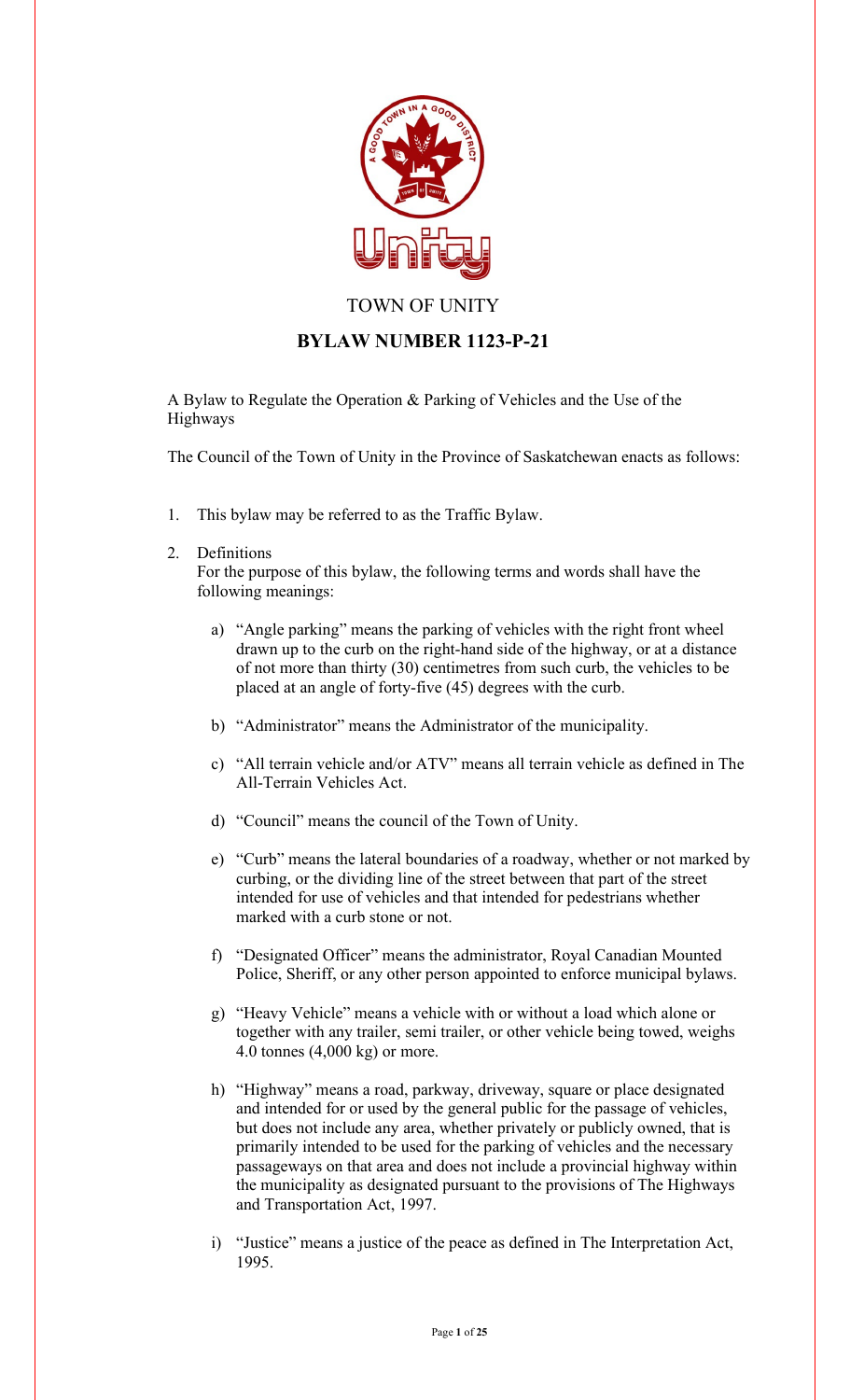- j) "Lug vehicles" means any vehicle with a portable engine or tractor engine having metal spikes, lugs or cleats projecting from the face of the wheels or tires thereof or having metal track tread.
- k) "Municipality" means the Town of Unity.
- l) "One-way Highway" means highway ascribed to it by The Traffic Safety Act,
- m) "Parallel Parking" means the parking of a vehicle with both right wheels thereof drawn up to the curb on the right-hand side of the highway of the highway, or a distance of not more than thirty (30) centimetres from such curb.
- n) "Parking" has the meaning ascribed thereto by The Traffic Safety Act.
- o) "Place of Public Assembly" means schools, theatres, churches, rinks, and halls.
- p) "Power Turn" means to manoeuvre a vehicle in such a manner to cause part of the vehicle to depart from its ordinary line of progress by the sudden use of acceleration and/or braking.
- q) "Speed Bump" means an uneven patch on the highway constructed of asphalt, concrete, or other like material for the purpose of controlling speed.
- r) "Speed Zone" means any portion of a highway within the Town of Unity, as designated herein and identified by a sign erected and maintained at each end thereof, indicating the maximum speed applicable thereto.
- s) "U-Turn" means the turning of a vehicle so as to cause it to proceed in the opposite direction from which it was proceeding immediately prior to the commencement of such turn.
- t) "Vehicle" means a vehicle, trailer, or semi-trailer or a motor vehicle having the meaning as ascribed to by The Traffic Safety Act.
- u) "Recreational vehicle" means a self propelled or towed vehicular type unit, primarily designed as temporary living quarters for recreational, camping or travel use, and which is used solely as a family or personal conveyance and in no way used for a commercial purpose. Without limiting the foregoing, recreational vehicles include:
	- a. Travel trailer.
	- b. Cabin trailer.
	- c. Tent trailer.
	- d. Truck camper.
	- e. Motor home.
	- f. Park trailer; and
	- g. Fifth wheel travel trailer.
- 3. Scope

The provisions of this Bylaw shall apply to such streets, roadways, intersections, zones, procedures, and routes more particularly described in appendices attached to and forming part of this bylaw and more particularly set out as follows:

- a. Stop Streets: highways as listed in Appendix 1
- b. Yield Streets: highways as listed in Appendix 2
- c. No U-Turn Intersections: intersections of highways approached from all four (4) directions as listed in Appendix 3.
- d. One-way Streets: highways listed in Appendix 4.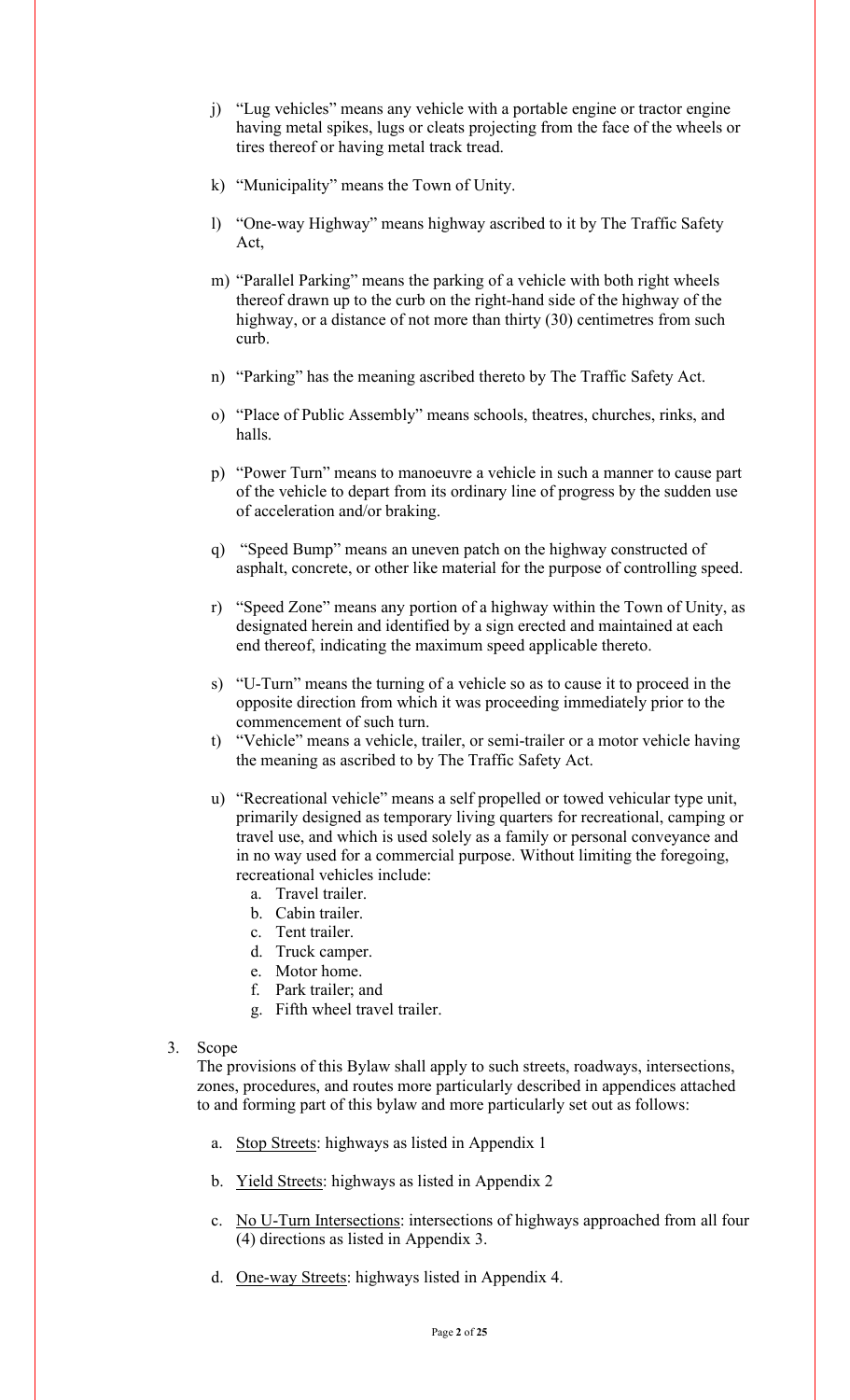- e. Loading Zones: highway locations listed in Appendix 5.
- f. School Bus Loading Zones: locations listed in Appendix 6.
- g. Playground Zones: highway locations listed in Appendix 7.
- h. Mentally or Physically Challenged Person Parking: locations listed in Appendix 8
- i. Angle Parking: locations listed in Appendix 9
- j. No Parking: locations listed in Appendix 10
- k. No Parking Heavy Vehicles: locations listed in Appendix 11
- l. Speed Zones: locations listed in Appendix 12
- m. Heavy Truck Route: locations listed in Appendix 13
- 4. Infractions
	- a. Stop Streets: The provisions of *The Traffic Safety Act* shall apply to all traffic approaching and facing a stop sign erected and maintained in accordance with the provisions of subsection 5(a).
	- b. Yield Streets: the provisions of *The Traffic Safety Act* shall apply to all traffic approaching and facing a yield sign erected and maintained in accordance with the provisions of subsection 5(b).
	- c. Miscellaneous signs:
		- i. No person shall, except when authorized by resolution of Council or when duly authorized by law, erect upon or immediately adjacent to any highway, any sign, marker, signal or light or any advertising sign or device.
		- ii. No person shall deface, damage, destroy or remove any sign or marker erected pursuant to this bylaw.

School Bus Flashing Lights:

- iii. Subject to clause  $4(c)(iv)$ , the operator of a school bus when operating a school bus on public highways in the municipality shall not activate the safety lights.
- iv. Provisions of clause 4(c)(iii) shall not apply at the locations listed in Appendix 6.
- d) Lug Vehicles:
	- i. No person shall propel, operate, or drive any lug vehicle upon any highway within the municipality.
- e) Parking
	- i. Except as otherwise provided herein, the parking of vehicles is permitted on all highways within the municipality.
	- ii. (a) Subject to the provisions of clause  $4(e)(ii)$ , no person shall park a vehicle in any lane, or in any street so as to obstruct the entrance to any lane or to a driveway or approach leading to a private premise. (b)Notwithstanding the provisions of sub clause  $4(e)(ii)(a)$ , a vehicle may be parked in any lane for the purpose of taking on or discharging cargo, provided no such vehicle shall be parked for a period exceeding thirty (30) minutes at one time, unless written permission has first been obtained from the administrator or a special constable of the municipality for an extension of such time.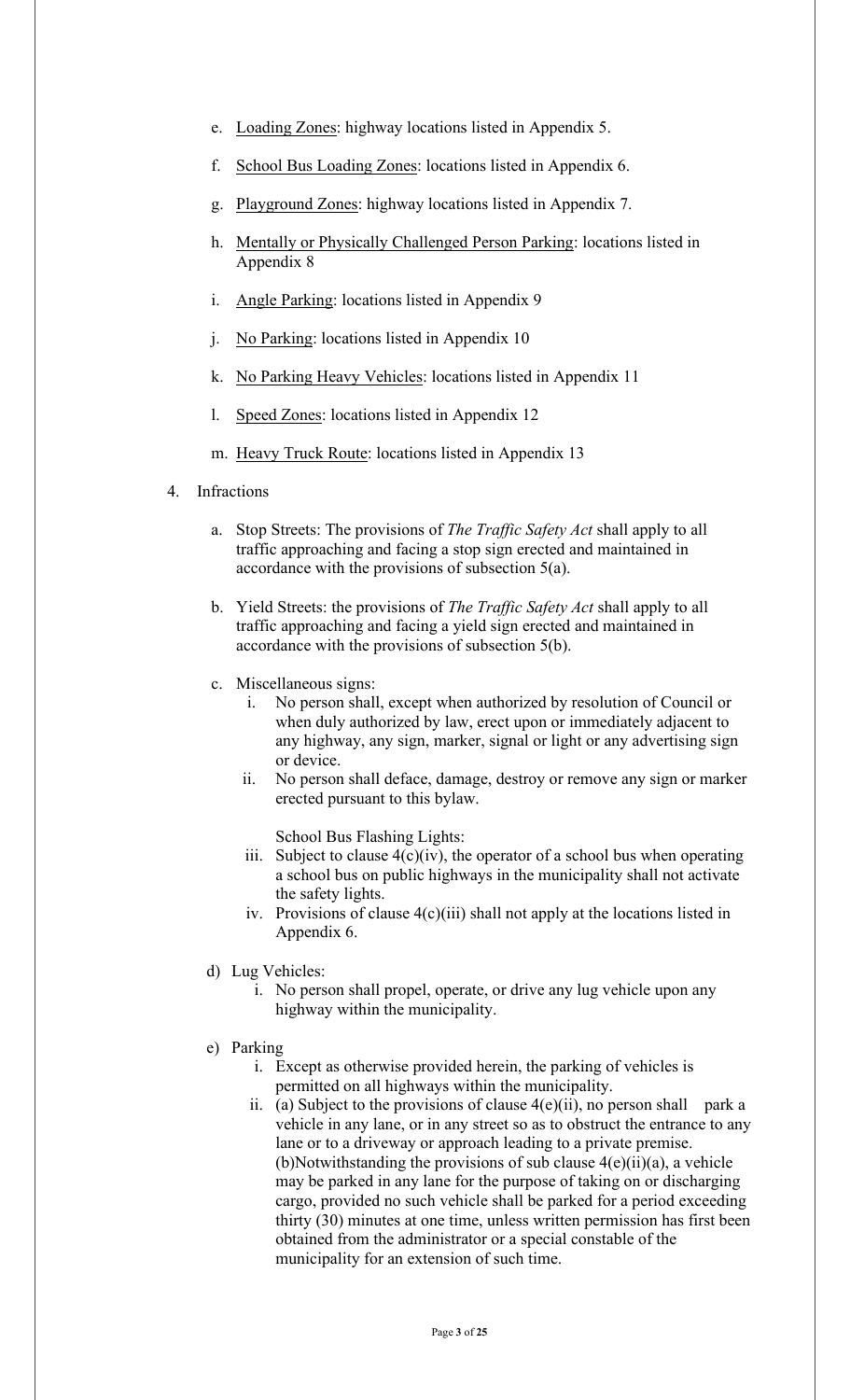iii. (a) Subject to sub clause 4(e)(iii)(b), every person parking a vehicle upon a highway within the municipality where parking is permitted shall parallel park same.

(b) Every person parking a vehicle upon a highway listed in appendix 8 shall angle park same**.**

(c) No vehicle with an attached trailer nor any vehicle having a rated capacity in excess of one (1) ton, or which has an overall length in excess of 6.70 meters shall be parked on any street where angle parking is permitted.

- iv. No person shall park a vehicle in a No Parking area as designated in Appendix 10, at any time whether such area is marked on the curb or otherwise by signs erected and maintained in accordance with the provisions of subsection 5(d) to indicate that parking therein is prohibited.
- v. No person shall park a vehicle within five (5) metres of any street intersection or fire hydrant.
- vi. No person shall park a vehicle on any highway at one place for any period of time exceeding seventy-two (72) consecutive hours.
- vii. No person shall park any vehicle in any private place or on any private property unless he is the owner, occupant, licensee or permittee of the parking place or private property, except with the consent of such owner, occupant, and licensee or permit tee.
- viii. (a) Subject to sub clause 4(e)(viii)(b), no person shall park any vehicle designated for carrying or intended for the carrying of oil, gasoline, or other flammable, combustible, or explosive material within 30 metres from a building in the municipality used or intended for use, in whole or in part, as a place of dwelling, a hotel or place of public assembly. (b) Nothing in sub clause  $4(e)(viii)(a)$  shall be deemed to restrict the parking of any such vehicle for such period of time as may be necessary to take on or discharge cargo.
	- ix. Subject to sub clause  $4(e)(viii)(b)$  no person shall park a vehicle with a manufacturer's rated capacity in excess of 4,000 kg on any streets or avenue within the municipality.
	- x. No person shall leave or cause to leave, a trailer to be parked on any highway when the said trailer is detached from the vehicle as normally intended for the movement thereof.

Notwithstanding clause 4 (e)  $(x)$  of this bylaw it shall be lawful to park a trailer that is detached from the vehicle provided:

- 1. It is required by a contractor or Town resident who will be working on a renovation, repair, or new construction project within Town limits.
- 2. It has a clearly visible licence plate, and the registration is valid and in the name of the contractor who either pays Town of Unity commercial business taxes or has a valid Town of Unity Business License

Or.

It has a clearly visible license plate, and the registration is valid and is associated with either the owner, tenant, or an associate of the owner of the property where the work is being performed. A property owner doing their own work would not be required to purchase a Business License.

- 3. A special permit has been applied for and approved by the Town of Unity. The cost of the permit is \$10.00 per year.
- 4. This permit will apply only to construction/contractor style trailers that are required to transport and store tools and supplies to the work site area and to transport demolished materials and other rubbish and trash away from the work site area.
- 5. This permit will not apply to camper trailers, watercraft trailers, snowmobile trailers, motor bike trailers, etc.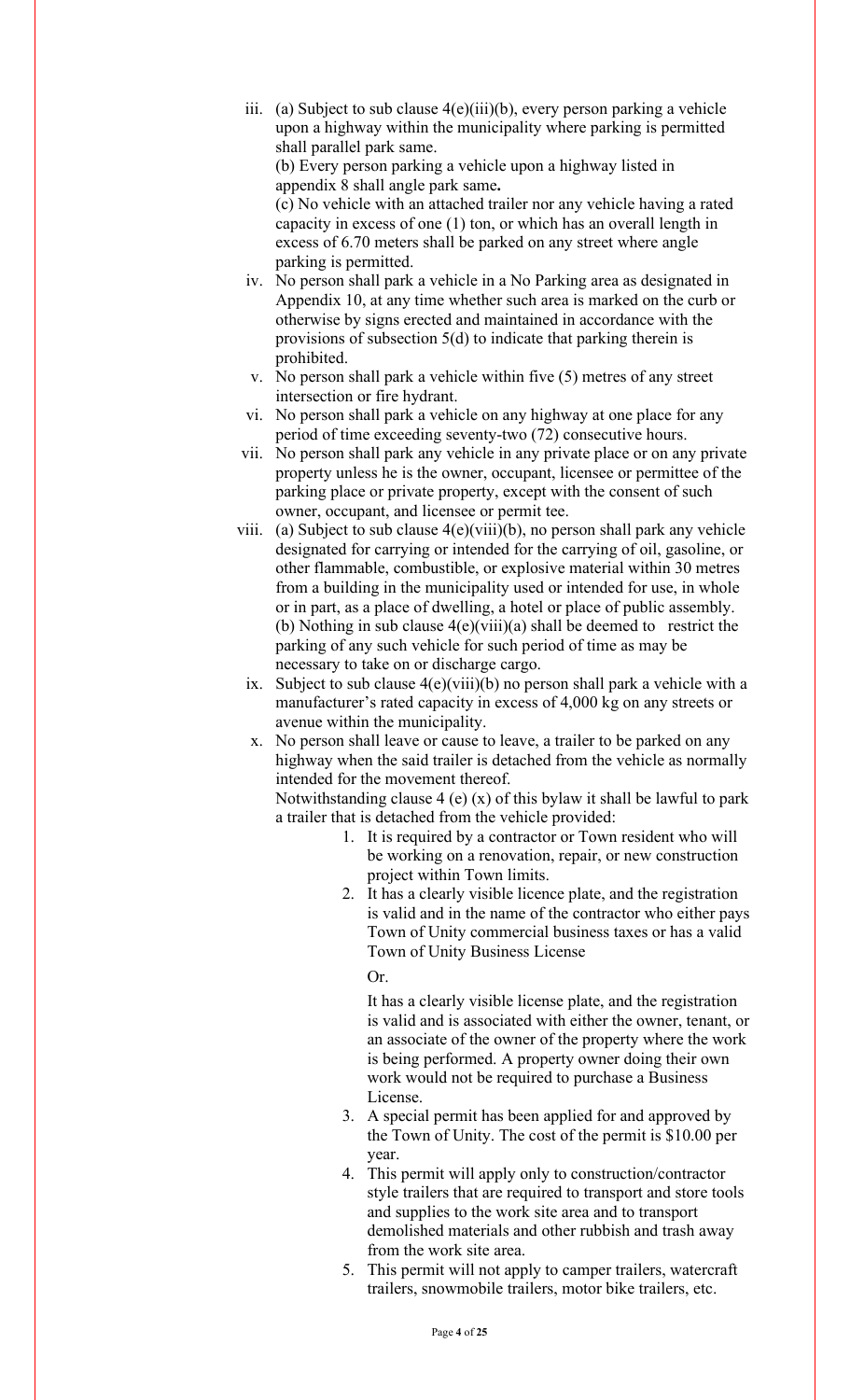f) Power Turns

The operator of a vehicle shall not execute "power turns" on any highway in the municipality.

- g) Snowmobiles:
	- Under the provisions of The Snowmobile Act and subject to subsection 4(h):
		- It shall be lawful to operate a snowmobile between the hours of 7:00 a.m. and 11:00 p.m. on any highway except Highway Number 14 and Highway Number 21 within the limits of the municipality providing that the usage is limited to the route having the shortest distance between the points of origin and destination. No person shall operate a snowmobile on any land designated as "parks and open space" pursuant to the Town of Unity Zoning Bylaw.
	- ii. Notwithstanding clause 4(h)(i) of this bylaw it shall be lawful to operate a snowmobile on the portion of Highway Number 14 and Number 21 for the purpose of crossing the Provincial Highway.
	- iii. Notwithstanding clause 4(h)(ii) all crossings of Provincial Highways Number 14 and Number 21 shall be in compliance with locations for such crossing approved by the Department of Highways and Transportation. All snowmobile trails running inside a right-of -way of a provincial highway within the limits of the Town of Unity must obtain prior written approval from the Department of Highways and Transportation. Applications for snowmobile trail permits shall be forwarded to the Saskatchewan Snowmobile Association for submission to the Department of Highways and Transportation for approval.
	- iv. It shall be lawful to operate snowmobiles in the municipality at hours other than those specified in (i) for the purpose of leaving the municipality by the most direct route or returning to a residence within the Town of Unity by the most direct route.
	- v. All snowmobile operators shall yield the right of way to vehicles on Highway Number 14 and Number 21 before crossing.
	- vi. Any snowmobile crossing a public highway must come to a full stop prior to crossing and must take the most direct route across the highway.
	- vii. Any snowmobile entering onto a public highway shall do so from the established public highway approach.
- h) Speed
	- i. Subject to clause 4(i) ii no person shall operate a vehicle in the municipality at a speed greater than 40 km/hr except where otherwise posted.
	- ii. No person shall operate a vehicle at a speed greater than forty (40) km/hr in the speed zones as set out in Appendix 11.
- i) U-Turns
	- i. No person shall cause a vehicle to make a u-turn between intersections, and at the intersection of a highway with a lane or an alley in the municipality.
	- ii. No person shall cause a vehicle to make a u-turn at the intersection designated as a "u-turn" intersection as listed in Appendix 3. This shall apply to all traffic approaching and facing a "No u-turn" sign erected and maintained in accordance with the provisions of subsection 5(c).
- j) Weight Restrictions Truck Routes Hazardous/Dangerous Materials
	- i. No person shall operate a vehicle or a combination of vehicles when the combined gross weight of the vehicle(s) with or without a load exceeds 4.0 tonnes (4,000 kg), except on a highway within the municipality designated as a Heavy Vehicle Route as listed in Appendix 13.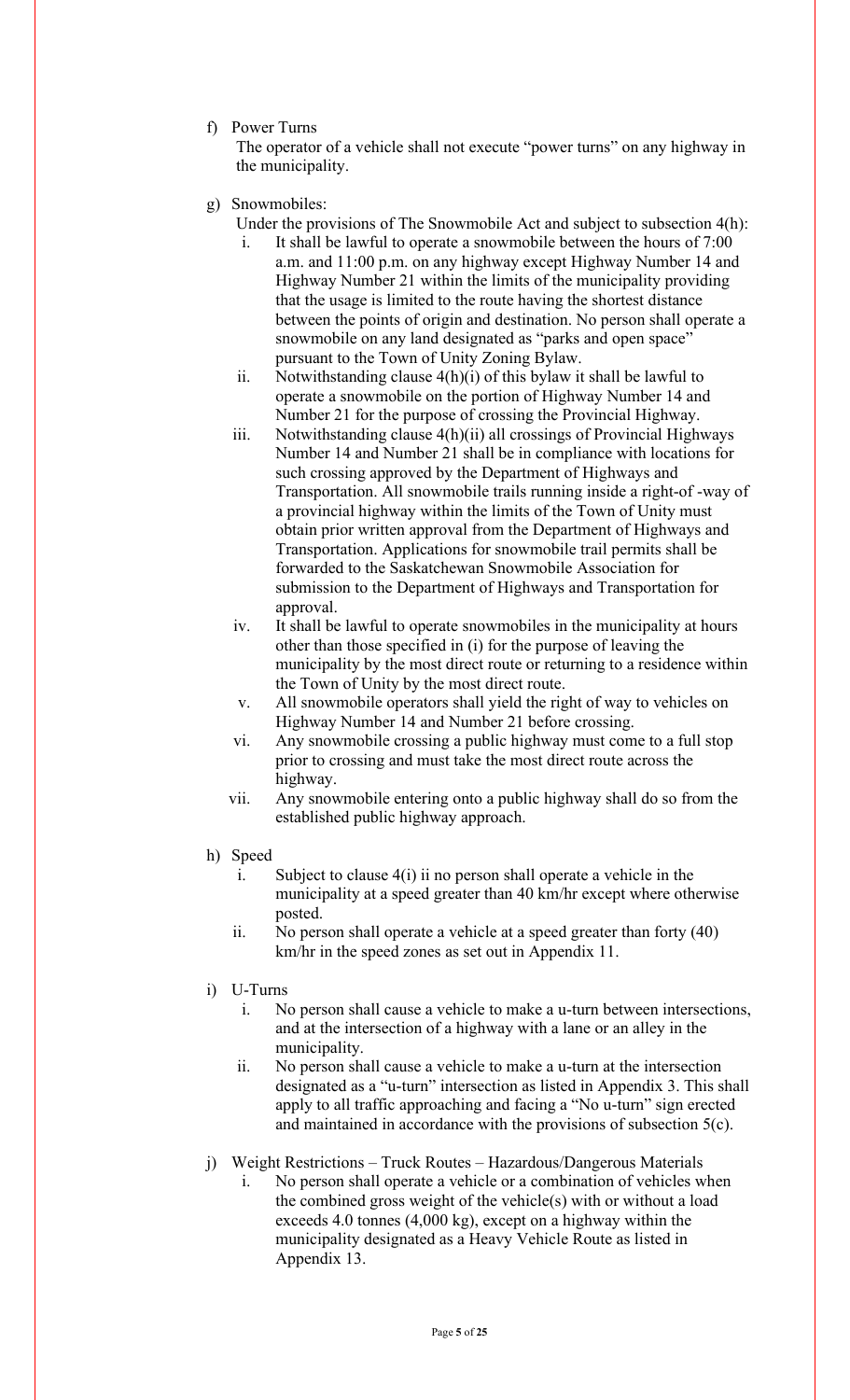- ii. Subsection "j" "i" shall not apply to vehicles making delivery on any highway in the municipality provided that the operator of the vehicle(s) uses the most direct route from and to the heavy vehicle route listed in subsection "i".
- iii. The provisions of The Traffic Safety Act shall apply to the operators of vehicles referred to in sub clause  $4(j)(i)$  and  $4(j)(ii)$ .
- iv. No heavy goods vehicles shall be permitted to park on the Truck Route within the Town of Unity except to load or unload goods. Vehicles containing hazardous or dangerous material shall be permitted to park on the route that shall be designated by Unity Town Council for the purpose of delivery of that product, as outlined in Section 4 (j) (v).
- v. Section 4 (j) (ii) shall not apply to vehicles containing hazardous or dangerous material. No site within the Town of Unity shall accept delivery of hazardous or dangerous material unless and until a route of delivery has been approved by resolution of Unity Town Council. In the event that a route of delivery for hazardous or dangerous material has been approved by Unity Town Council, section 4 (j) (i) shall not apply to the vehicles following that approved route.
- k) Vehicles on Public Reserves, etc.
	- i. No person may operate or park a vehicle in or on any areas designated in as Public Reserve or green space as defined in the Town of Unity Zoning Bylaw.
	- ii. The provisions of clause  $4(k)(i)$  shall not apply to maintenance or vehicles using a designated parking area.
- l) Bicycles
	- i. No person shall operate a bicycle without having at least one hand on the handlebar.
	- ii. No person shall operate a bicycle on a sidewalk.
- m) One way Highway
	- i. Except as otherwise provided herein a person may operate a vehicle in either direction on all highways within the municipality.
	- ii. No person shall operate a vehicle in a direction other than that indicated on the highways as listed in Appendix 4 as "One Way Highways".
- n) Loading Zones
	- i. No operator of a vehicle shall remain in a loading zone for a period exceeding two (2) minutes for the purpose of embarking or disembarking passengers, provided that on the expiration of the twominute period the onus of proving the loading and unloading of goods shall rest with the driver of any vehicle found in such a loading zone.
	- ii. No operator of a vehicle shall remain in a loading zone for a period not exceeding ten (10) minutes for the purpose of loading or unloading goods.
- o) Engine Retardant Brakes:
	- i. No person operating a vehicle shall use engine retardant brakes in the Town, except to avoid or reduce the impact of collision or in the case of such other emergency.
- p) All Terrain Vehicles The operation of all terrain vehicles is prohibited on:
	- i. The untravelled portion of the whole or any part of a highway, other than a provincial highway, in the municipality.
	- ii. Any municipal land in the municipality, and
	- iii. Any crown land in the municipality that is used or occupied other than by the crown.
- q) Golf Carts The operation of all golf carts is prohibited within the Town of Unity.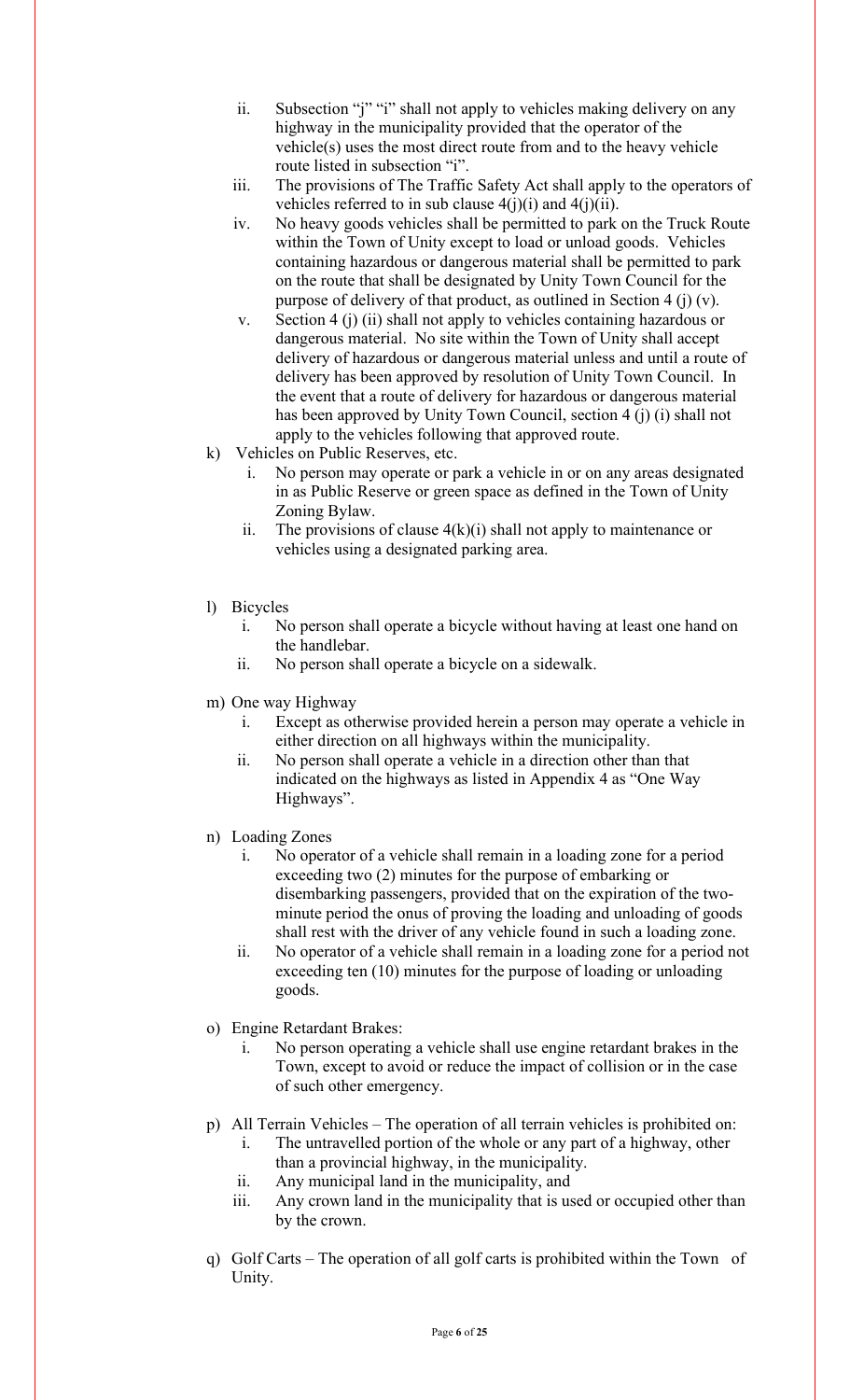- 5. Signs
	- a) Council shall cause to be erected and maintained at all stop streets listed in Appendix 1, at a distance of approximately three (3) meters from point of intersection, an appropriate sign containing the word "Stop", so placed to face traffic approaching the intersection.
	- b) Council shall cause to be erected and maintained at all yield streets listed in Appendix 2, at a distance of approximately three (3) meters from point of intersection, an appropriate "Yield" sign, so placed to face the traffic approaching the intersection.
	- c) Council shall cause to be erected and maintained at all "No u-turn" intersections as listed in Appendix 3, at a distance of approximately three (3) meters from point of intersection, an appropriate sign prohibiting u-turns, so placed to face the traffic approaching the intersection.
	- d) Council shall cause to be erected and maintained at all "No Parking" areas as listed in Appendix 10, appropriate signs and/or curb markings. Such signs or curb markings shall be visible from that part of the highway to which the restriction applies.
	- e) Council shall cause to be erected and maintained at all speed bump locations, at a distance of ten (10) meters (or at any other distance council may determine) from the speed bump an appropriate sign warning of the bump and identifying the maximum speed at which it is safe warning of the bump and identifying the maximum speed at which it is safe to proceed over the speed bump, so placed to face the traffic approaching the speed bump.

## 6. Penalties

- a) Signs: Any person who contravenes any of the provisions of clauses  $4(c)(i)$ and  $4(c)(ii)$  of this bylaw is guilty of an offence and upon conviction shall be liable to penalties as follows:
	- i. Subsection  $4(c)(i)$  \$100.00 each offence.
	- ii. Subsection 4(c)(ii) \$500.00 each offence.
- b) Lug Vehicles and Power Turns: Any person who contravenes any of the provisions of subsections 4(d) and subsection 4(f) of this bylaw shall be liable on summary conviction to a penalty of:
	- i. Subsection  $4(d)$  \$100.00 first offence
	- ii. Subsection  $4(d)$  \$200.00 all offences thereafter
	- iii. Subsection  $4(f)$  \$100.00 first offence
	- iv. Subsection  $4(f)$  \$200.00 all offences thereafter
- c) Parking, U-turns, Public Reserve, Loading Zones: A person who contravenes any of the provisions of subsection of this bylaw or fails to comply therewith or with any of this bylaw or fails to comply therewith or with any notice or order given there-under shall be guilty of an offence and upon conviction, shall be liable to penalties as follows:

| i.    | Subsection $4(e)(ii)$   | \$100.00 |
|-------|-------------------------|----------|
| ii.   | Subsection $4(e)(iii)$  | \$100.00 |
| iii.  | Subsection $4(e)(iv)$   | \$100.00 |
| iv.   | Subsection $4(e)(v)$    | \$100.00 |
| V.    | Subsection $4(e)(vi)$   | \$100.00 |
| vi.   | Subsection $4(e)(vii)$  | \$100.00 |
| vii.  | Subsection 4(e)(viii)   | \$100.00 |
| viii. | Subsection $4(e)(ix)$   | \$200.00 |
|       | Each offence thereafter | \$300.00 |
|       |                         |          |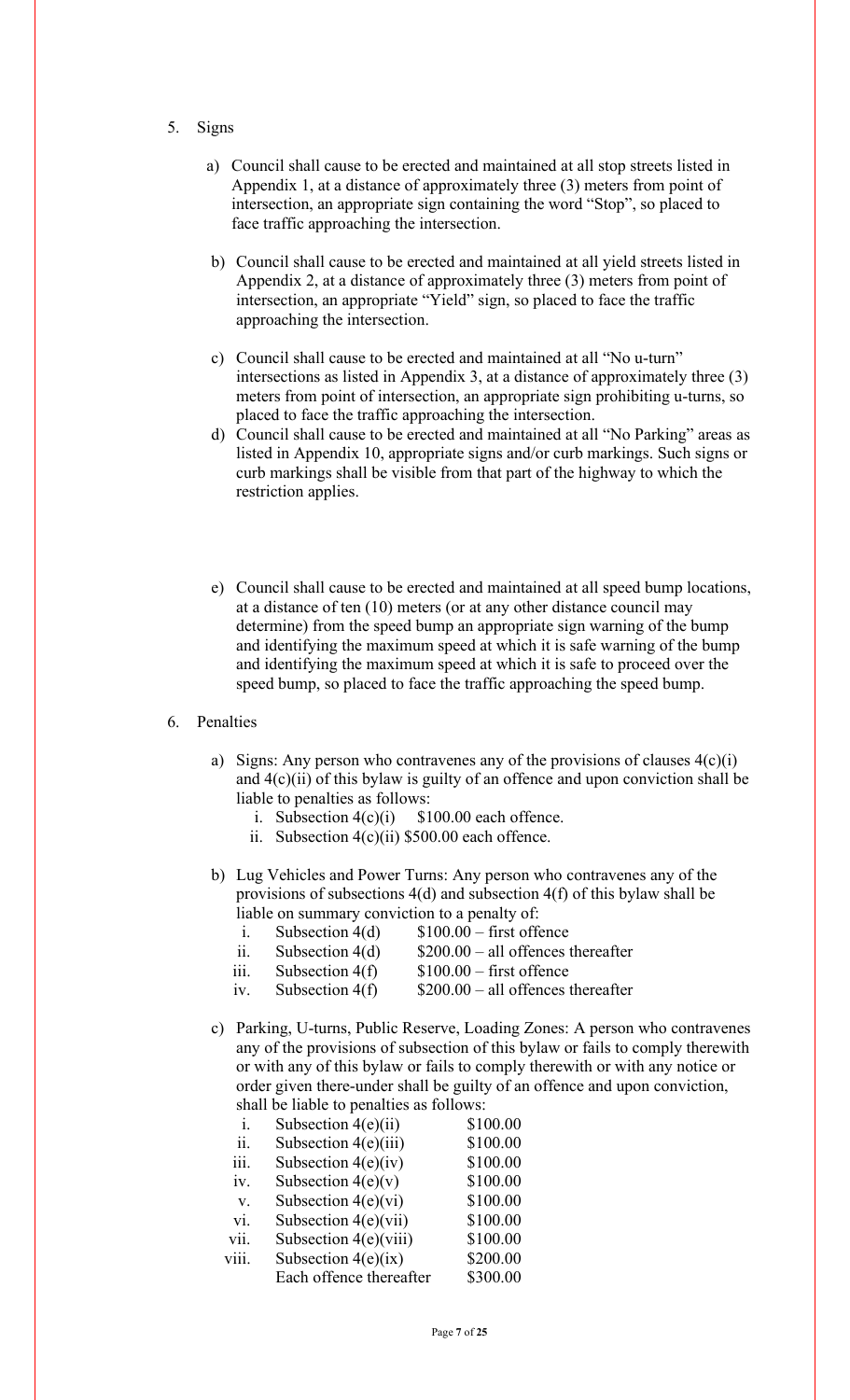| 1X. | Subsection $4(k)(i)$ | \$100.00 |
|-----|----------------------|----------|
|     | Subsection $4(n)(i)$ | \$100.00 |

|  | Subsection $4(q)$ | \$100.00 |
|--|-------------------|----------|
|--|-------------------|----------|

- xii. Subsection  $4(e)(x)$  \$100.00
- d) Road Restrictions and Weight Restrictions:
	- i. Subsection  $4(i)(i)$  \$200.00 Each offence thereafter \$300.00
	- ii. Subsection  $4(o)(i)$  \$100.00 Each Offence
- e) Engine Retardant Brakes:
	- i. Subsection  $4(p)(i)$  \$100.00 First Offence
	- ii. Subsection  $4(0)(i)$  \$200.00 Each Offence Thereafter
- f) Notice of Violation
	- i. A person violating any of the subsections of this bylaw, as set out in subsection 6(c) upon being serviced with a Notice of Violation, may during the regular hours, voluntarily pay the penalty at the municipal office within 7 days and upon payment as so provided, that person shall not be liable to prosecution of the offence.
	- ii. Any person who fails to pay the penalty for violation as listed in subsection f (i) is guilty of an offence and is liable for charges under the Summary Offences Procedures Act.
	- iii. The Notice of Violation shall be in "Form 2", Appendix 15, attached to and forming part of this bylaw.
- g) Bicycle Contravention: The penalties for contravention of the sections relating to the use of bicycles, including clauses  $4(m)(i)$ ,  $4(m)(ii)$  and  $4(m)(iii)$  shall be as follows:
	- i. For the first infraction impounding the bicycle for  $\frac{7 \text{ (seven)} \text{ days}}{4}$ ; and
	- ii. For the second and additional infractions, impounding the bicycle for 14 (fourteen) days.
- h) All Terrain Vehicles: The penalty for the contravention of sections relating to all terrain vehicles in particular subsection 4(o) shall be the penalty imposed by section 32 of *The All-Terrain Vehicles Act*.
- i) For all other contraventions of this Bylaw referring to Speed, One Way Highway, Failing to Stop, and Failing to Yield, along with other traffic violations other than parking under *The Traffic Safety Act*, *The Snowmobile Act*, and *The School Bus Operating Regulations* shall be subject to a penalty imposed by *The Summary Offence Procedure Act* and/or any other applicable legislation.
- 7. Impounding
	- a) In addition to and notwithstanding any provisions contained within Section 6 hereof, any member of the police force, special constable, or any person appointed by council
		- i. may remove or cause to be removed any vehicle that:
			- i. Is unlawfully placed, left, or kept on any street, public parking place or other public place.
			- ii. Is unlawfully parked pursuant to clause  $4(e)(vi)$  when required by the owner, occupant, licensee, or permit holder of the said land; or
			- iii. Is found on a street, public parking place, other public place, or municipally owned property when:
				- i. the owner of the vehicle owes three or more outstanding fines to the municipality for parking offences.
				- ii. the appeal period against the imposition and amount of said fines has expired.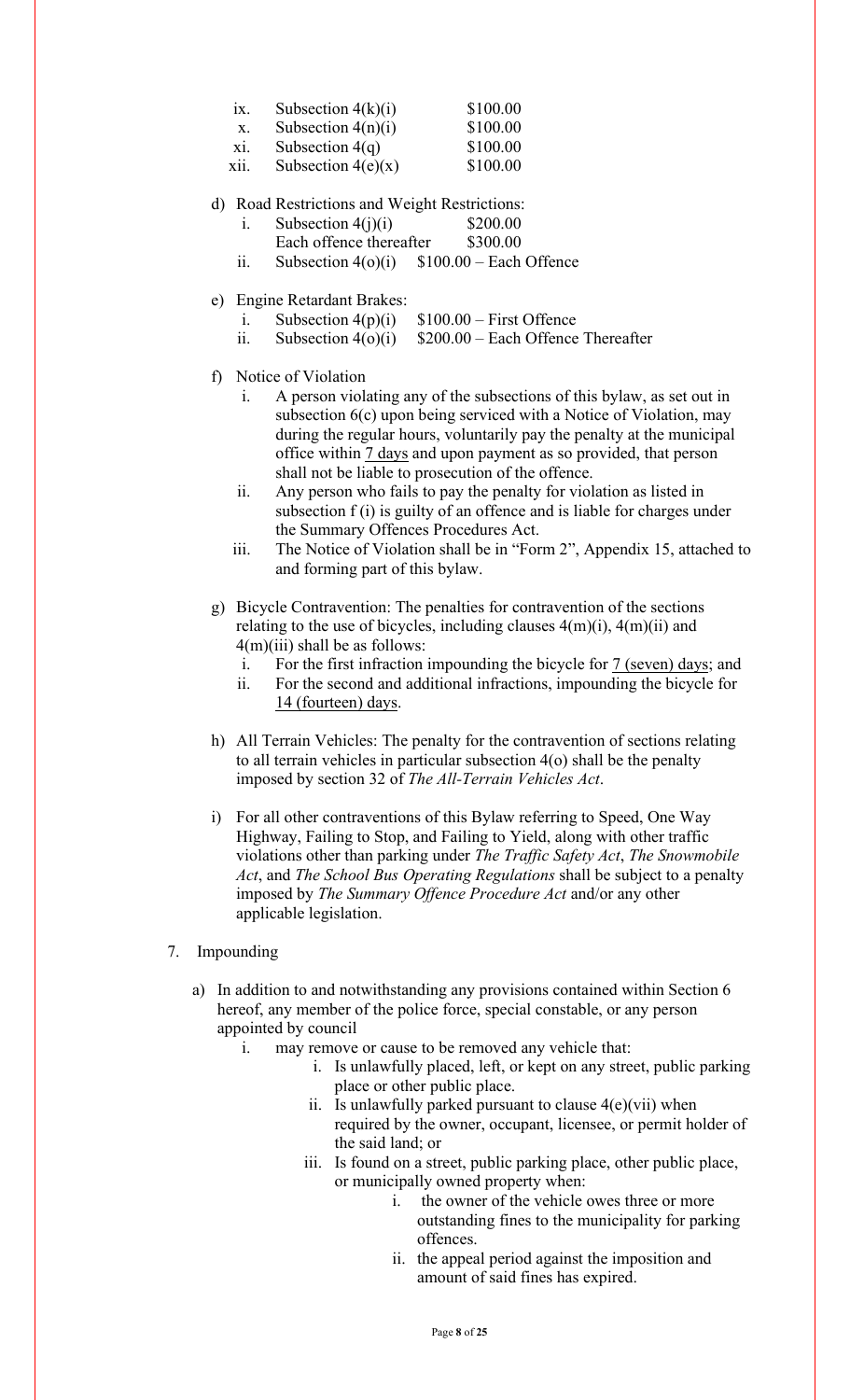- iii. at least two notices that the fines are outstanding were sent to the owner at least one week apart; and
- iv. a justice, having been satisfied by evidence provided by way of oath, affidavit or statutory declaration of the existence of the facts mentioned above in paragraphs  $7(a)(i)(iii)(i)$  to (iii), has issued an order authorizing the removal and impoundment. as a designated officer pursuant to this bylaw:

ii and seize, impound, or store such vehicle.

- b) The municipality may retain a vehicle which has been impounded or stored after it has been removed under subsection 7(a) until the amount of outstanding fines, if any, and cost incurred in removing and impounding or storing the vehicle have been paid, and upon payment of said outstanding fines and costs the vehicle shall be released to the owner.
- c) If the fines and costs described in subsection 7(b) have not been paid within a period of 30 days, the municipality shall have the right to recover same from the owner of the vehicle by:
	- i. legal action in a court of competent jurisdiction.
	- ii. sale by public auction; or
	- iii. by private sale of the vehicle.
- d) Prior to the sale of a vehicle which has been impounded or stored under this section, the municipality shall provide notice designating the time and place of the sale at least 14 days prior to the sale by:
	- i. Publishing the notice in a newspaper circulating in the municipality.
	- ii. Sending a copy of said notice by regular mail to the owner at the address last appearing on the vehicle registration; and
	- iii. By any other means which council may consider appropriate.
- e) The proceeds from such sale shall be applied firstly on the fines and costs described in subsection 7(b) and the balance remaining, if any, shall be paid to the owner.
- f) If the proceeds from such sale are insufficient to satisfy the fines and costs described in subsection 7(b), the amount of the shortfall shall be a debt due and owning from the owner and enforceable by the municipality in any manner allowed by law.
- 8. Recreational Vehicles
	- a) Section 4 j) i) shall not apply to Recreational Vehicles.
- 9. Repeal

Bylaw No 1122-P-21 is hereby repealed.

10. Coming into Force

This bylaw shall come into force and effect on the day it is approved by the Highway Traffic Board.

Mayor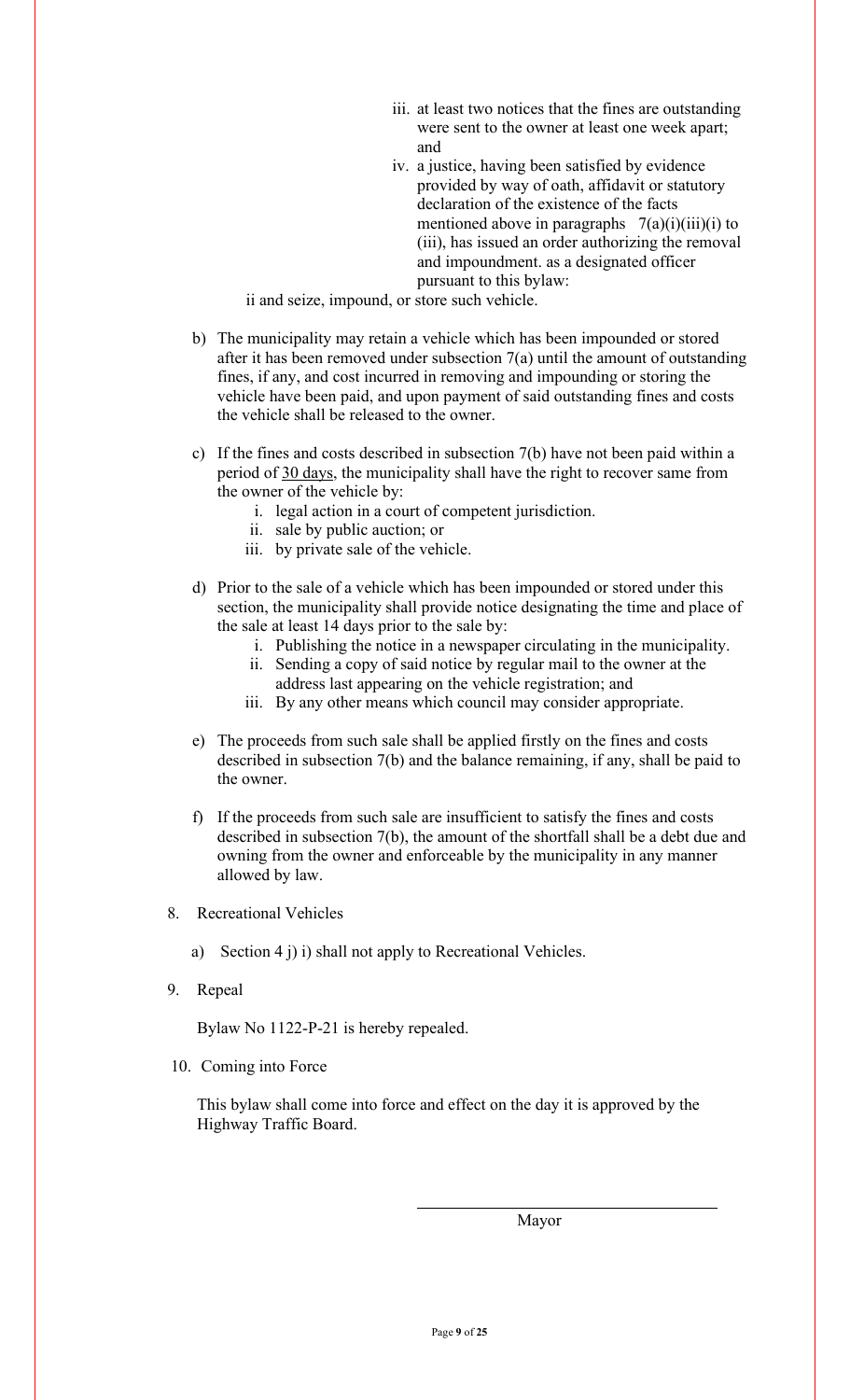CAO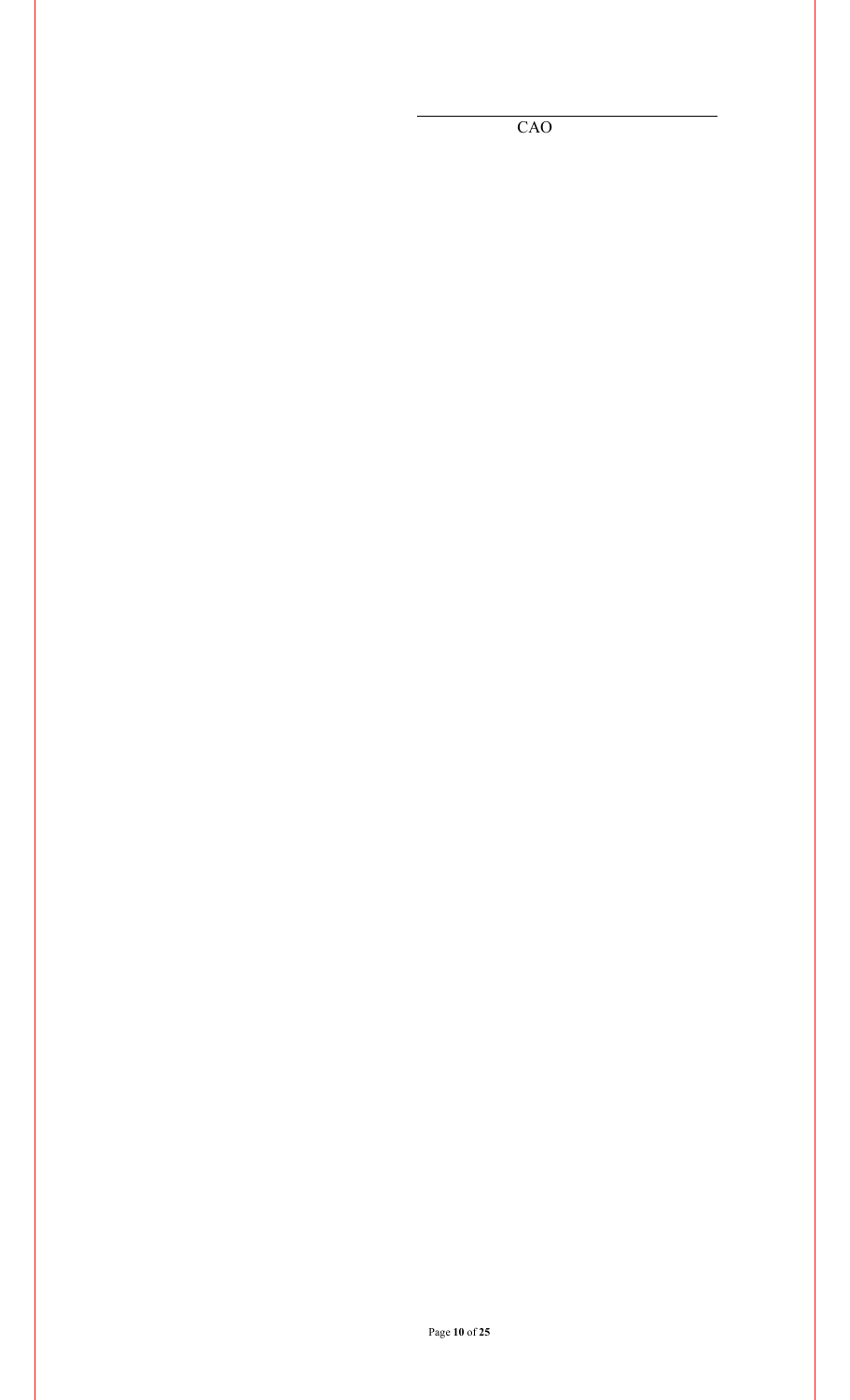Appendix 1 of Bylaw 1123-P-21 "Stop Streets"

4 Way Stop

Intersection of Main Street and 2nd Avenue Intersection of Main Street and 3rd Avenue Intersection of Main Street and 7<sup>th</sup> Avenue Intersection of 2nd Street East and 3rd Avenue Intersection of 2nd Street East and 4th Avenue Intersection of 2<sup>nd</sup> Avenue West and 1<sup>st</sup> Street West Intersection of 4<sup>th</sup> Avenue East and 3<sup>rd</sup> Street East Intersection of  $5<sup>th</sup>$  Avenue East &  $2<sup>nd</sup>$  Street East Intersection of 5<sup>th</sup> Avenue West and 1<sup>st</sup> Street West Intersection of 6<sup>th</sup> Avenue West and 1<sup>st</sup> Street West Intersection of 5th Avenue West and 2nd Street West Intersection of 6<sup>th</sup> Avenue West and 2<sup>nd</sup> Street West

One Way Stop

Intersection of the most westerly end of 1<sup>st</sup> Avenue South with the Westerly Boundary Road to control traffic flows on the said avenue

Intersection of Highway 14 and the access road to NW 8-40-22-W3rd M (Trans Gas/Sask Energy)

Intersection of 1st Avenue East and the east Access Road to Parcel MR8, Plan 96-S-47533 (Subway)

Intersection of surveyed road and the three access roads to Pt NE 13-40-23-W3rd M (HealthCare Facility)

West Entrances to the Unity Composite High School Parking Lots facing 2nd Street East (Parcel C, Plan 65S04918/Parcel Y, Plan DM31)

Intersection of 3rd Avenue East and 3rd Street East

Main Street (south facing) at the intersection of  $1<sup>st</sup>$  (Railway) Avenue and Main Street.

Two Way Stop

Signs on both the east and west sides of Crescent Street at the intersection of 2nd Avenue South (Service Road) to control easterly and westerly traffic flows on 2nd Avenue South (Service Road)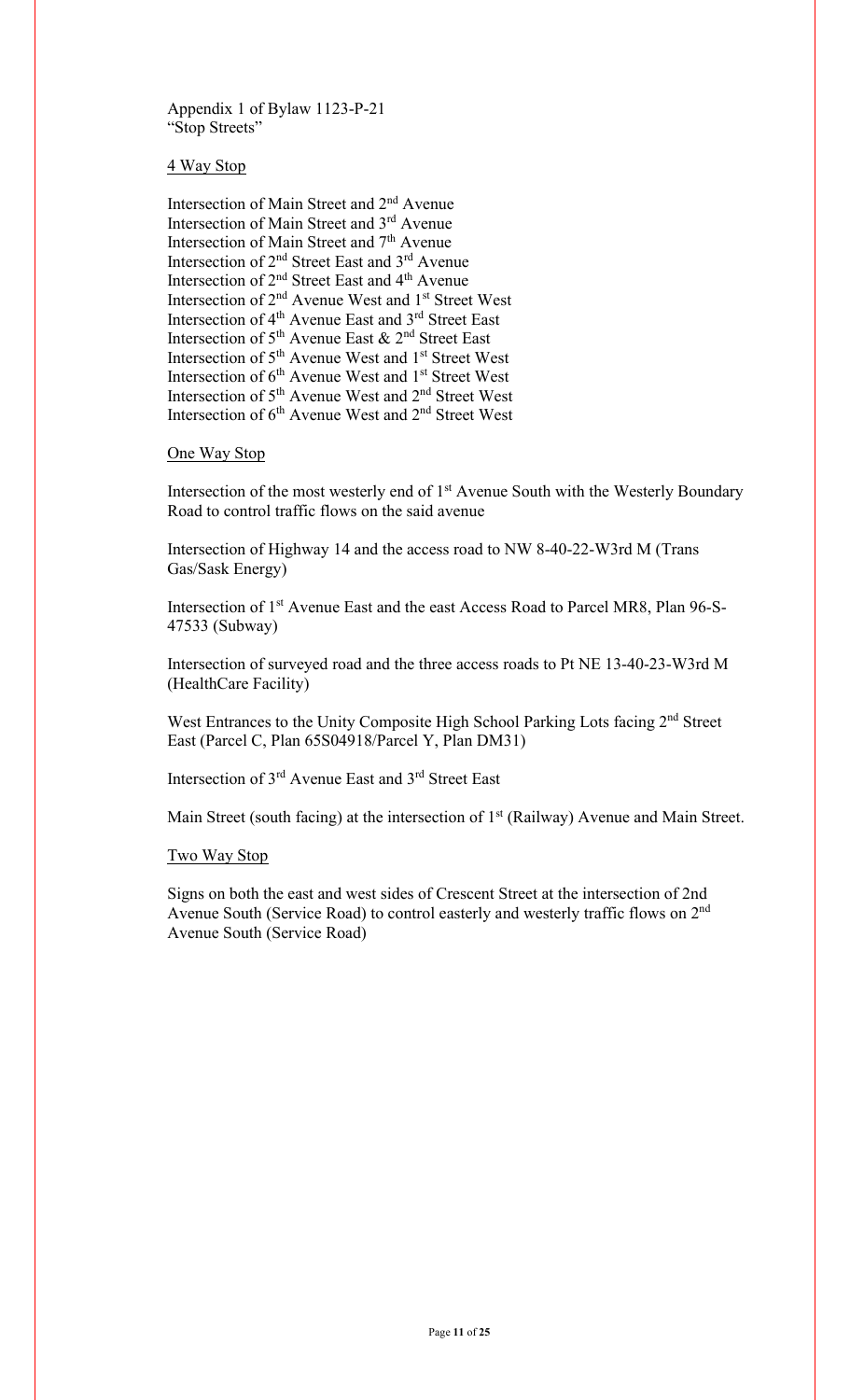Appendix 2 of Bylaw 1123-P-21 "Yield" Streets

Intersection of 1st (Railway) Avenue and 3rd Street West Intersection of  $1<sup>st</sup>$  (Railway) Avenue and  $2<sup>nd</sup>$  Street West Intersection of 1<sup>st</sup> (Railway) Avenue and 1<sup>st</sup> Street West Intersection of  $1<sup>st</sup>$  (Railway) Avenue and  $1<sup>st</sup>$  Street East Intersection of  $1<sup>st</sup>$  (Railway) Avenue and  $2<sup>nd</sup>$  Street East Intersection of 1<sup>st</sup> (Railway) Avenue and Highway No 21 North Intersection of 3<sup>rd</sup> Avenue and 4<sup>th</sup> Street West Intersection of 3<sup>rd</sup> Avenue and 4<sup>th</sup> Street East Intersection of 3rd Avenue East and Jubilee Bay Intersection of 3rd Avenue East and Centennial Crescent Intersection of 4<sup>th</sup> Avenue and 3<sup>rd</sup> Street East Intersection of 4<sup>th</sup> Avenue and 4<sup>th</sup> Street East Intersection of 5th Avenue and Leeson Road Intersection of 5th Avenue and 3rd Street East Intersection of 5<sup>th</sup> Avenue and 4<sup>th</sup> Street East Intersection of  $7<sup>th</sup>$  Avenue and  $6<sup>th</sup>$  Avenue West Intersection of 7<sup>th</sup> Avenue and 2<sup>nd</sup> Street West Intersection of 7<sup>th</sup> Avenue and 1<sup>st</sup> Street East Intersection of 7<sup>th</sup> Avenue and 2<sup>nd</sup> Street East Intersection of 7<sup>th</sup> Avenue and 3<sup>rd</sup> Street East Intersection of 1<sup>st</sup> Street East and 2<sup>nd</sup> Avenue South Intersection of unnamed street (Registered Plan 65S12326 – SPC easement) and 2nd Avenue South Intersection of Westerly Boundary Road and 2nd Avenue South Intersection of Westerly Boundary Road and the Airport Road Intersection of Westerly Boundary Road and 1st (Railway) Avenue Intersection of Westerly Boundary Road and 2nd Avenue North Intersection of Westerly Boundary Road and 3rd Avenue North Intersection of 1<sup>st</sup> Street and 2<sup>nd</sup> Avenue South Intersection of Crescent Street (westerly exit) and 2nd Avenue South Intersection of Main Street and 4th Avenue Intersection of Main Street and 5<sup>th</sup> Avenue Intersection of Main Street and  $6<sup>th</sup>$  Avenue Intersection of Main Street and 7<sup>th</sup> Avenue Intersection of Main Street and 8<sup>th</sup> Avenue Intersection of Main Street and 9<sup>th</sup> Avenue Intersection of Main Street and 10<sup>th</sup> Avenue Intersection of 2nd Street East and 2nd Avenue East Intersection of  $7<sup>th</sup>$  Avenue West and  $3<sup>rd</sup>$  Street West Intersection of westerly boundary road and the service road for North Unity Intersection of westerly boundary road and Railway Avenue East Intersection of South Service Road adjacent to Highway 14 Intersection of 3<sup>rd</sup> Street West and 8<sup>th</sup> Avenue for westbound traffic Intersection of  $3<sup>rd</sup>$  Street West and  $11<sup>th</sup>$  Avenue for northbound traffic Intersection of 8<sup>th</sup> Avenue West and 1<sup>st</sup> Street for eastbound traffic Intersection of 8<sup>th</sup> Avenue West and 1<sup>st</sup> Street for westbound traffic **Intersection of 3rd Avenue West and 1st Street West for northbound traffic Intersection of 3rd Avenue West and 1st Street West for southbound traffic**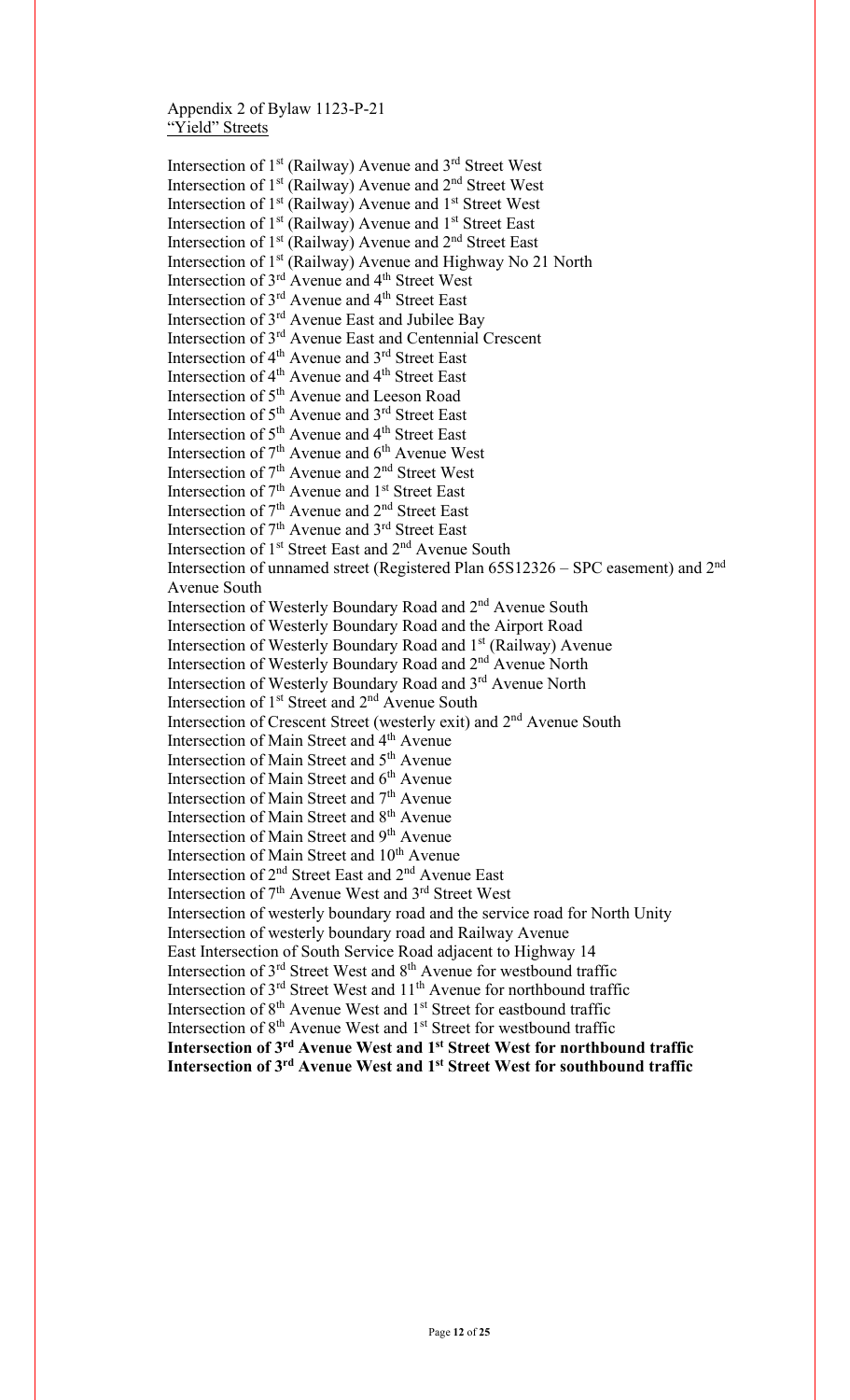Appendix 3 of Bylaw 1123-P-21 "No U-Turn" Intersections"

The intersections of:

Main Street and 1<sup>st</sup> Avenue Main Street and 2nd Avenue Main Street and 3<sup>rd</sup> Avenue Main Street and 4<sup>th</sup> Avenue Main Street and 5<sup>th</sup> Avenue Main Street and 6<sup>th</sup> Avenue Main Street and 7<sup>th</sup> Avenue Main Street and 8<sup>th</sup> Avenue Main Street and 9<sup>th</sup> Avenue Main Street and 10<sup>th</sup> Avenue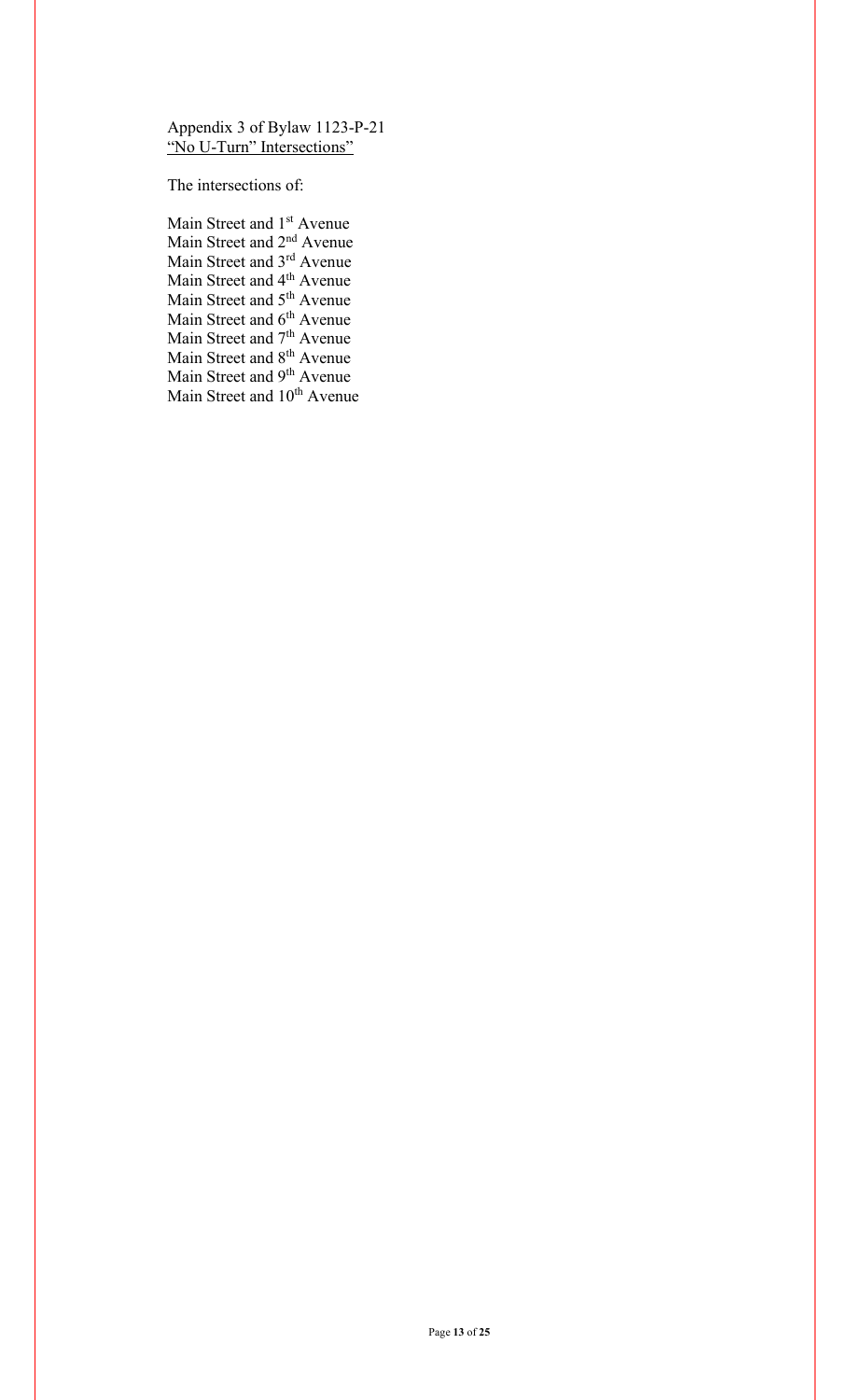Appendix 4 of Bylaw 1123-P-21

"One Way Streets"

Street or Avenue from To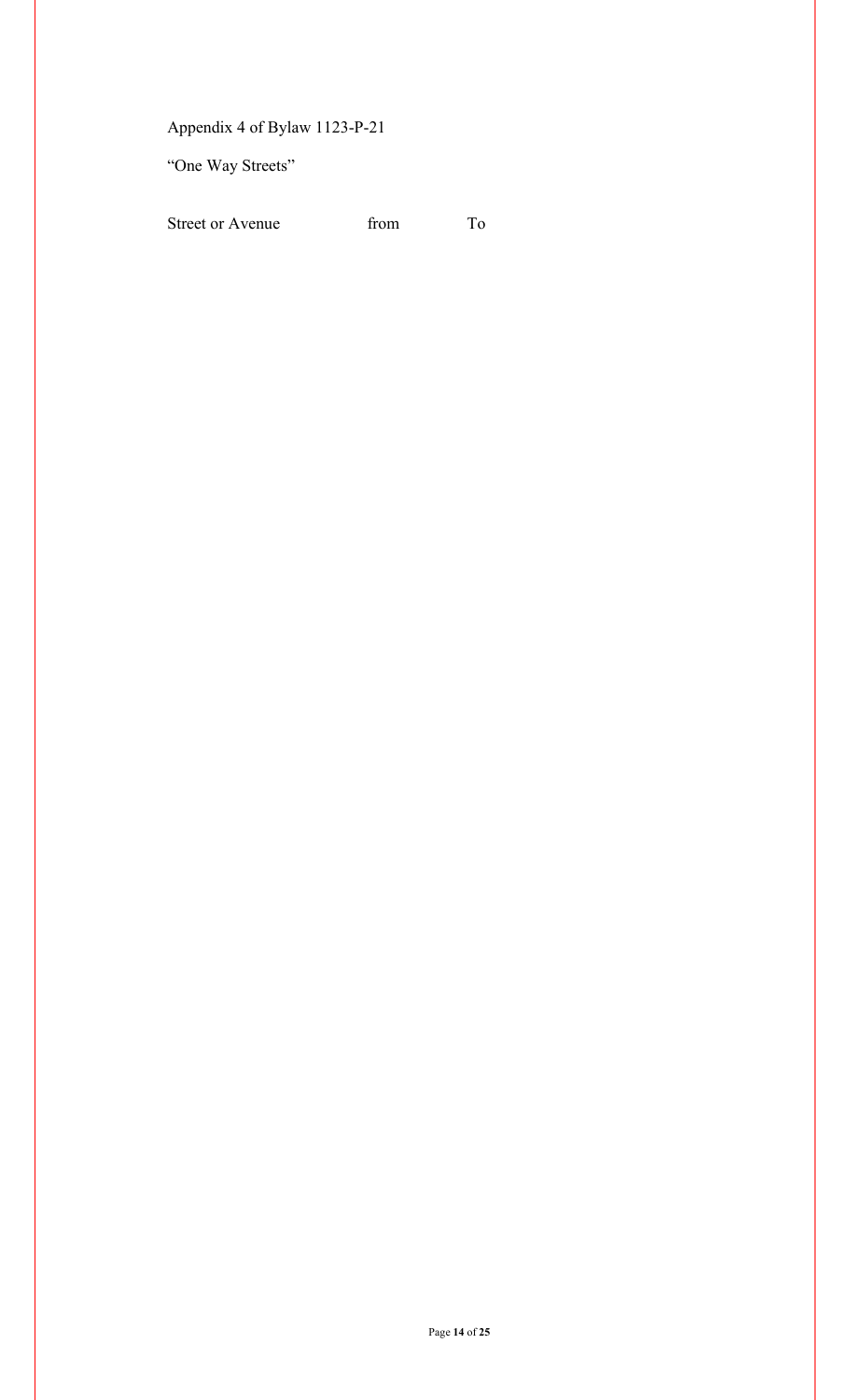Appendix 5 of Bylaw 1123-P-21 "Loading Zones"

# Street or Avenue from To

4<sup>th</sup> Avenue West (north side) between 4<sup>th</sup> Avenue West and 1<sup>st</sup> Street located approximately 15 meters west of the intersection

3<sup>rd</sup> Avenue East (north and south sides) commencing 176 feet east of the centre line of 2<sup>nd</sup> Street East to 190 feet east of the centre line of 2<sup>nd</sup> Street East

 $3<sup>rd</sup>$  Avenue East (south side) commencing 69 feet west of the centre line of  $3<sup>rd</sup>$  Street East to 83 feet west of the centre line of 3rd Street East

3<sup>rd</sup> Avenue East (south side) commencing 257 feet west of the centre line of 3<sup>rd</sup> Street East to 271 feet west of the centre line of 3rd Street East for the Mentally and Physically Challenged

All that portion on the east side of Main Street commencing 51 feet north of the centre line of  $3^{rd}$  Avenue East to 74 feet north of the centre line of  $3^{rd}$  Avenue East effective during the hours of 6:00 p.m. and 10:00 p.m. for a period not exceeding 10 minutes at any one time.

All that portion on the east side of  $1<sup>st</sup>$  Street East commencing 150 feet north of the centre line of 3<sup>rd</sup> Avenue East to 160 feet north of the centre line of 3<sup>rd</sup> Avenue East for a period not exceeding 10 minutes at any one time.

3<sup>rd</sup> Avenue West (North side) located between 1<sup>st</sup> Street West and 2<sup>nd</sup> Street West (Robertson Place)

The most northerly parking stall located on the west side of Main Street as such abuts Lot 7, Block 5, Plan D1187 (113 Main Street – Cindy/Brian Vanderlinde) Courtesy Car Parking – Tuesday – Friday 10:00 a. To 5:00 p.m.

All that portion as indicated by signage on  $2<sup>nd</sup>$  Street East (east side) located between  $3<sup>rd</sup>$  Avenue East (approximately 60 metres north) and  $4<sup>th</sup>$  Avenue East (approximately 20 metres south) for a period not exceeding 15 minutes at any one time.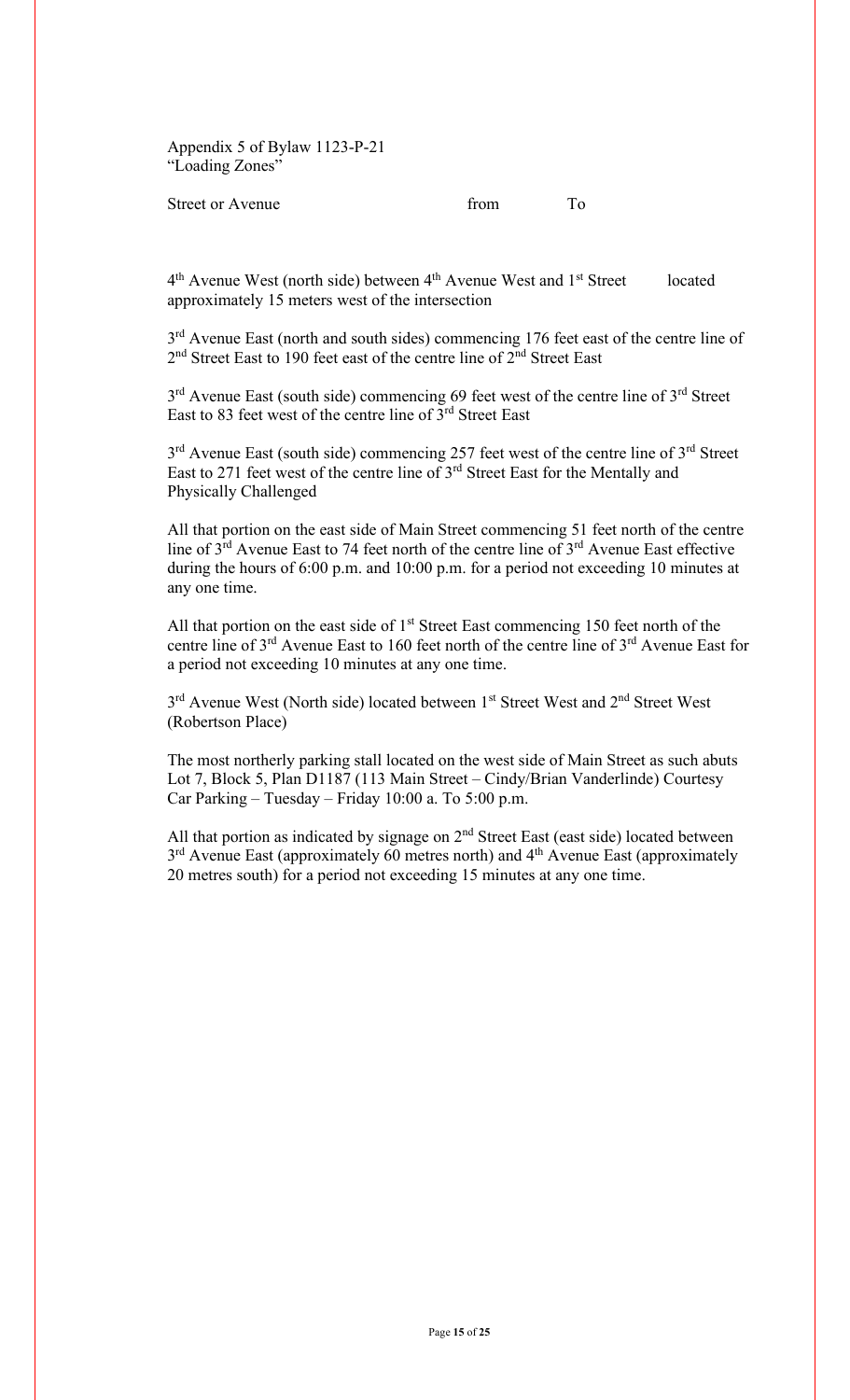Appendix 6 of Bylaw 1123-P-21 "School Bus Flashing Lights"

All that portion of the east side of  $2<sup>nd</sup>$  Street East which commences at its intersection with  $3<sup>rd</sup>$  Avenue, and which extends to a point some thirty (30) meters distant in a northerly direction towards  $4<sup>th</sup>$  Avenue between the hours of 8:00 and 9:00 in the forenoon, Monday to Friday, inclusively.

All that portion of  $3^{rd}$  Avenue East which commences at its intersection with  $2^{nd}$  Street and concludes at its intersection 4<sup>th</sup> Street between the hours of 8:00 and 9:00 in the forenoon, and from 3:00 to 4:00 in the afternoon, Monday to Friday, inclusively.

All that portion of the south side of  $6<sup>th</sup>$  Avenue West which commences at its intersection with 1<sup>st</sup> Street West, and which extends in a westerly direction to a point approximately 103 meters of the said intersection between the hour of 8:00 and 9:00 in the forenoon, and from 3:00 to 4:00 in the afternoon, Monday to Friday, inclusively.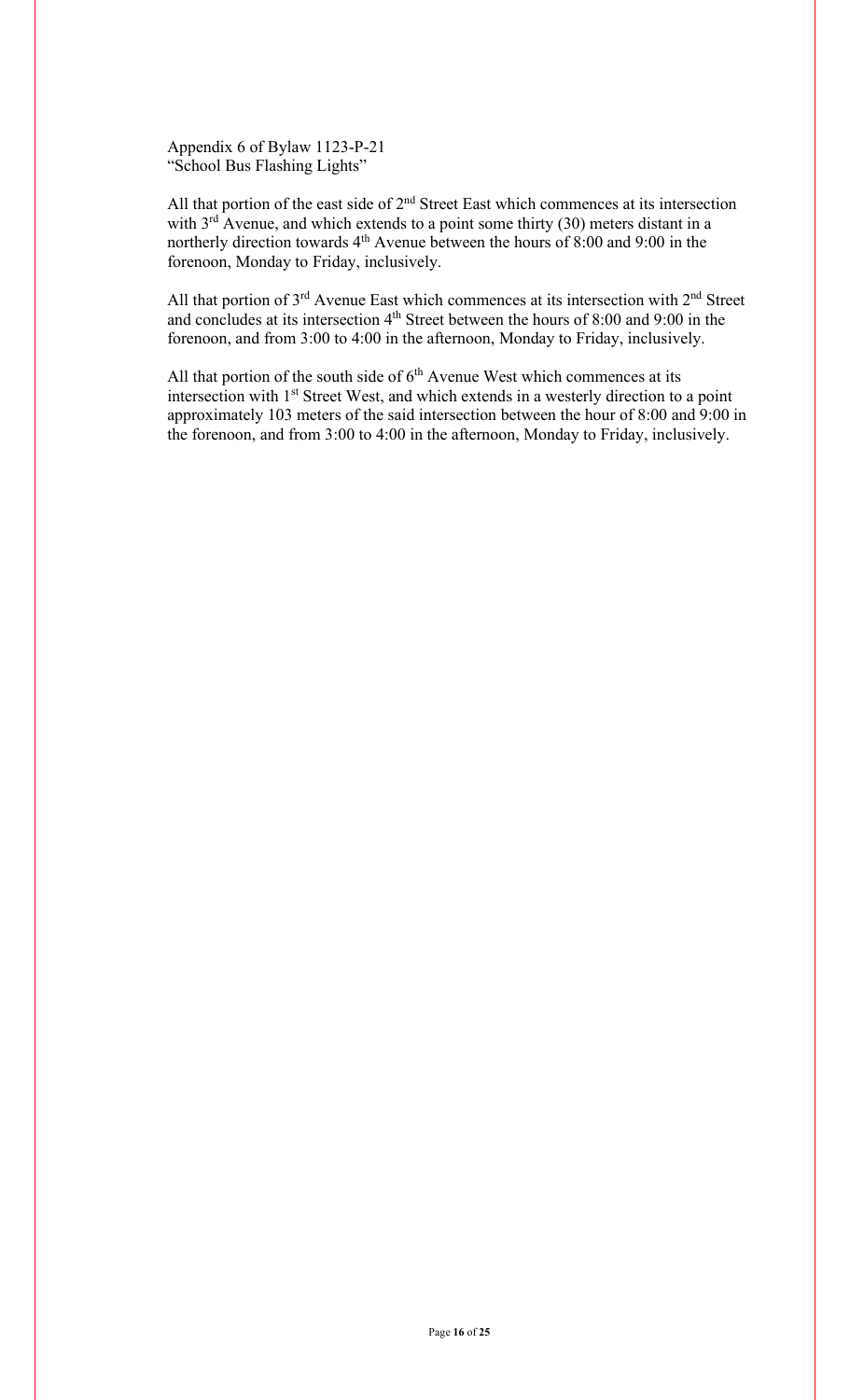Appendix 7 of Bylaw 1123-P-21 "Playground Zones Areas"

All that portion of Centennial Crescent commencing at a point in close proximity to the most south-easterly corner of Lot 10 Block 52 Plan 66-S-19369 and continuing to a point in close proximity to the most south-easterly corner of Lot 8 Block 53 Plan 66-S-19369

All that portion of Jubilee Bay commencing at a point in close proximity to the most north-westerly corner of Lot 13 Block 50 Plan 66-S-19369 and continuing to a point in close proximity to the most north- easterly corner of Lot 11, Block 51 Plan 66-S-19369

All those portion of  $5<sup>th</sup>$  Avenue West and  $4<sup>th</sup>$  Street West commencing at a point in close proximity to the most south-easterly corner of Lot 15 Block P Plan 84-S-40130 and continuing to a point in close proximity to the most south-easterly corner of Parcel A Plan 68-S-21913

All that portion of  $1<sup>st</sup>$  Street East commencing at the intersection thereof with  $7<sup>th</sup>$ Avenue and continuing in a northerly direction to its intersection with  $10<sup>th</sup>$  Avenue.

All that portion of  $7<sup>th</sup>$  Avenue East commencing at the intersection thereof with  $1<sup>st</sup>$ Street and continuing in an easterly direction to its intersection with Highway No 21.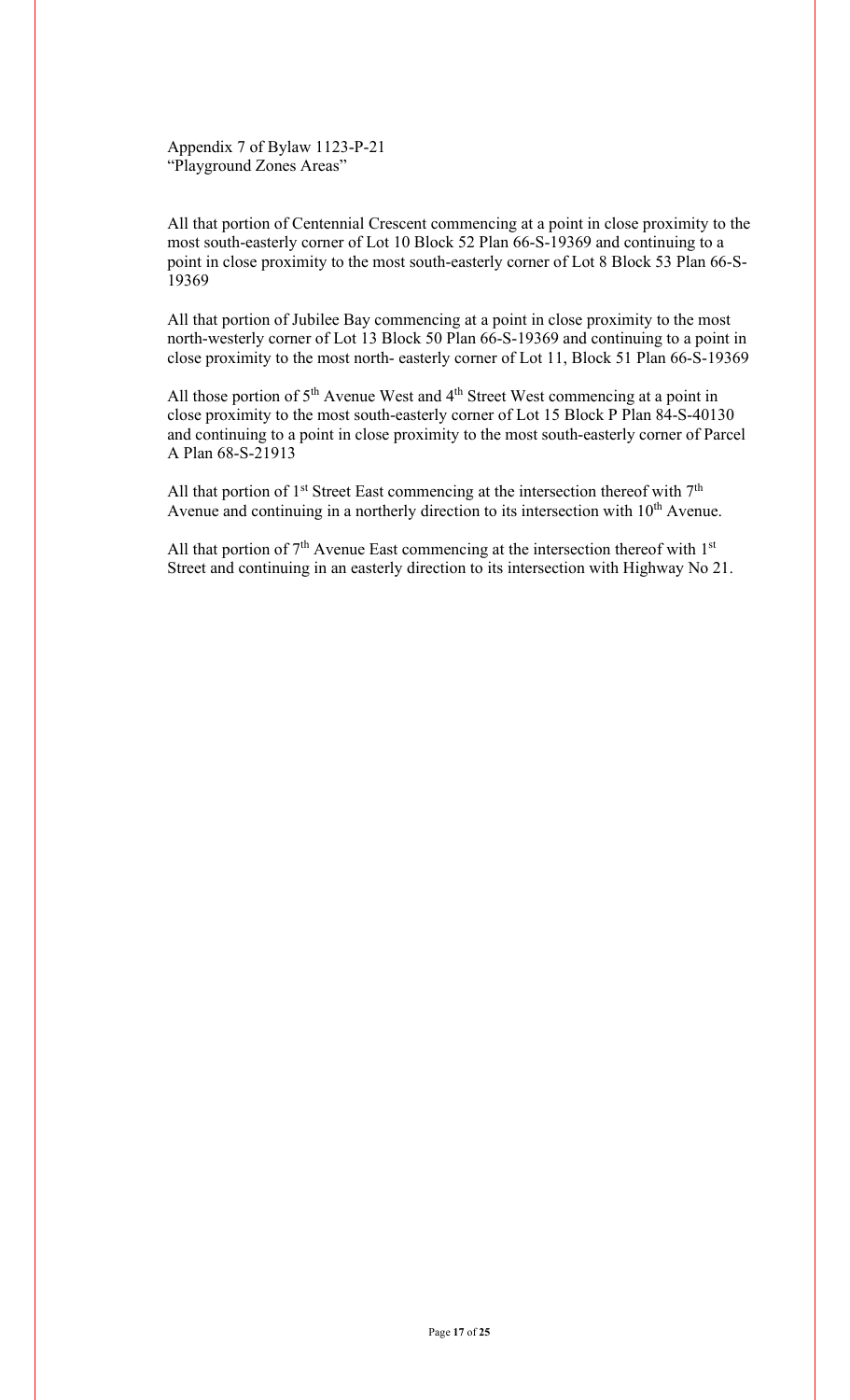Appendix 8 of Bylaw 1123-P-21 "Disabled Persons Parking":

On all that portion of the north side of  $5<sup>th</sup>$  Avenue West commencing 217 feet from the centre line of 1<sup>st</sup> Street West to 247 feet west of the centre line of 1<sup>st</sup> Street West.

All that portion of the north side of  $2<sup>nd</sup>$  Avenue West commencing 280 feet west from the centre line of 1<sup>st</sup> Street West to 295 feet west of the centre line of 1<sup>st</sup> Street West.

The most easterly parking stall located on the north side of  $2<sup>nd</sup>$  Avenue West as such side abuts Block 7, Plan D1187.

One stall as per posted sign at the Downtown Medical Clinic located at  $#1-100$ , 1st Avenue West.

One stall as per posted sign at the Town Office located at  $#2-1001$ <sup>st</sup> Avenue West.

The two most northerly parking stalls located on the east side of Main Street as such abuts Lot 4, Block 11, Plan G15 which is known as the Royal Canadian Legion. This area commences 139.5 feet from the centre of 4<sup>th</sup> Avenue West.

The most northerly parking stall located on the east side of the 200 block of Main Street.

The most northerly parking stall located on the west side of the 300 block of Main Street.

One stall as per posted sign on the west side of the 200 block of Main Street.

The last parking stall on the North end of the East side of the 400 block of Main Street. This is an angle parking stall.

The first parking stall on the West end of the South side of the 100 block of  $5<sup>th</sup>$  Avenue East. This is a parallel parking stall.

The first parking stall to the north and the first parking spot to the south of the east/west sidewalk that goes towards the United Church CE Building along 1<sup>st</sup> Street East.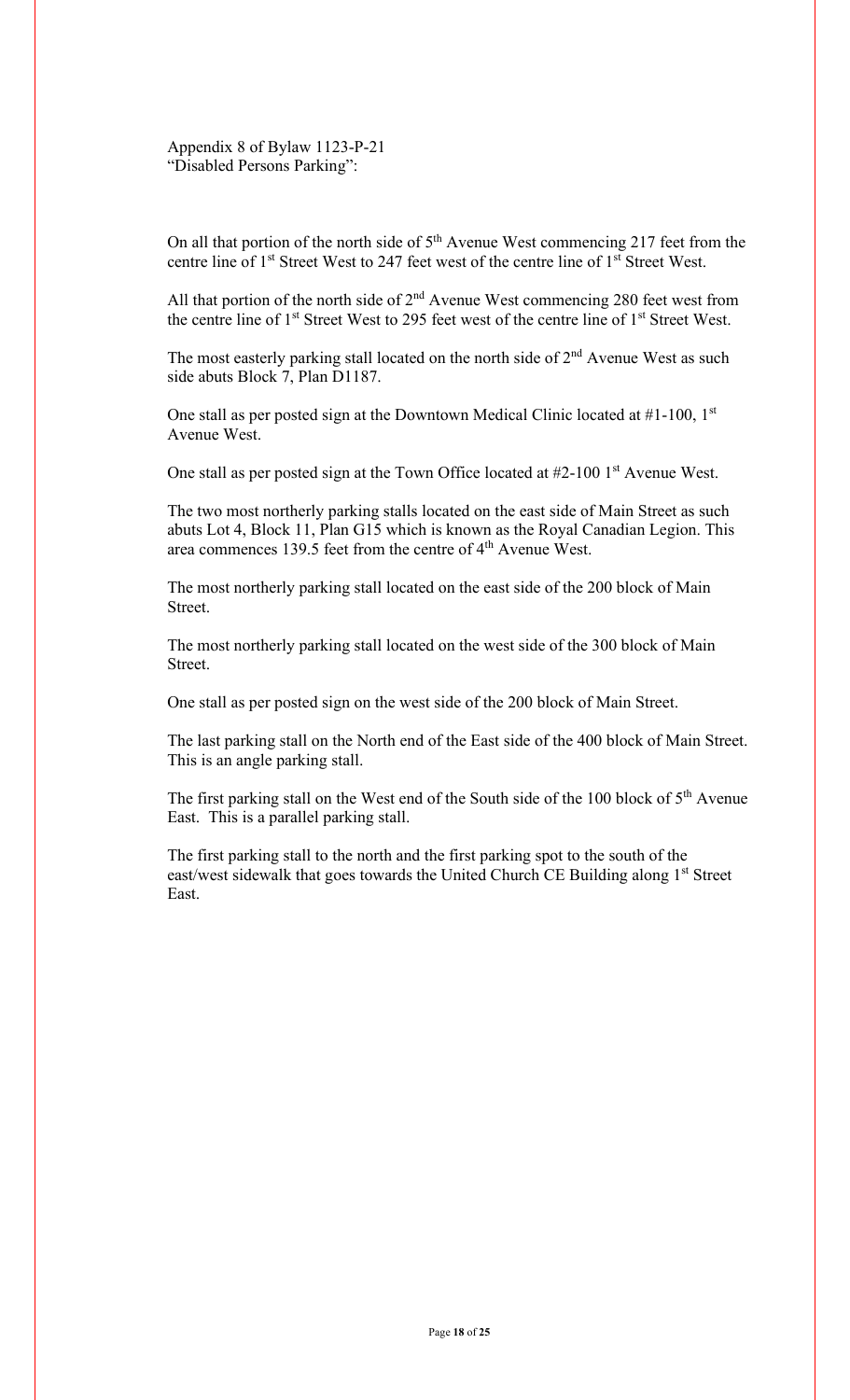Appendix 9 of Bylaw 1123-P-21

"Angle Parking Areas"

Main Street  $-1<sup>st</sup>$  Avenue to  $5<sup>th</sup>$  Avenue

 $2<sup>nd</sup>$  Avenue - 1<sup>st</sup> Street West to 1<sup>st</sup> Street East

East side of  $1^{st}$  Street West -  $2^{nd}$  Avenue to  $3^{rd}$  Avenue

5th Avenue West (North side) - 2nd Street West to 3rd Street West

1<sup>st</sup> Street West (West side) - 5<sup>th</sup> Avenue West to 250 feet North of 5<sup>th</sup> Avenue West.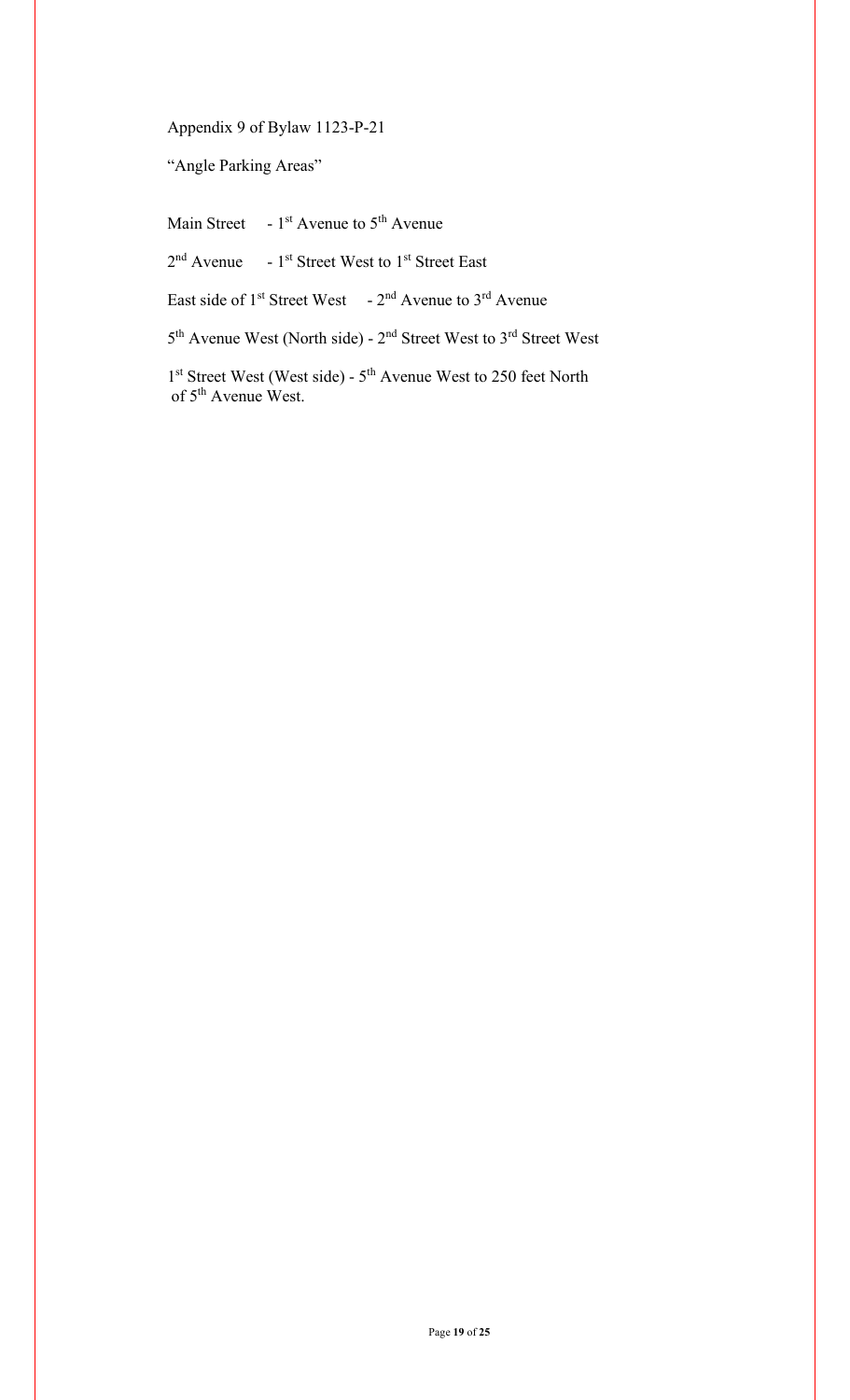Appendix 10 of Bylaw 1123-P-21 "No Parking" Areas"

In any alley:

Within one meter of an entrance or exit of an alley unless otherwise indicated by sign or marking.

Within one meter of an entrance or exit of any private driveway unless otherwise indicated by sign or marking.

Within 10 metres of the intersection of the prolongation of the curb lines unless otherwise indicated by sign or marking.

Where traffic signs have been placed prohibiting parking.

In front of an accessibility ramp or so close thereto as to prevent or hinder pedestrian access; and

In any lane:

Within 5 metres of the intersection of a lane and a street where angle parking is permitted on the street.

Within 2 metres of the intersection of a lane and a street where parallel parking is permitted on the street.

Within 4 metres of a marked or unmarked crosswalk.

In front of any commercial driveway.

Within 3 metres of a fire hydrant except for the purposes of loading and unloading in which case the operator shall remain in the vehicle at all times and be prepared to move the vehicle if required.

Adjacent to a section of curbstone, which has been lawfully painted yellow in accordance with instructions given by Council.

In any school zone unless the vehicle is designated as a school bus.

Unless in the actual process of loading or unloading in any loading zone.

Upon any highway unless the vehicle displays current license plates.

Upon any highway if the vehicle is immobilized and unattended state due to it having been raised onto jack stands with one or more wheels having been removed.

Upon any highway during periods of time that the vehicle is being offered for sale.

Within any intersection.

Upon any crosswalk whether marked or otherwise.

Upon any boulevard or sidewalk.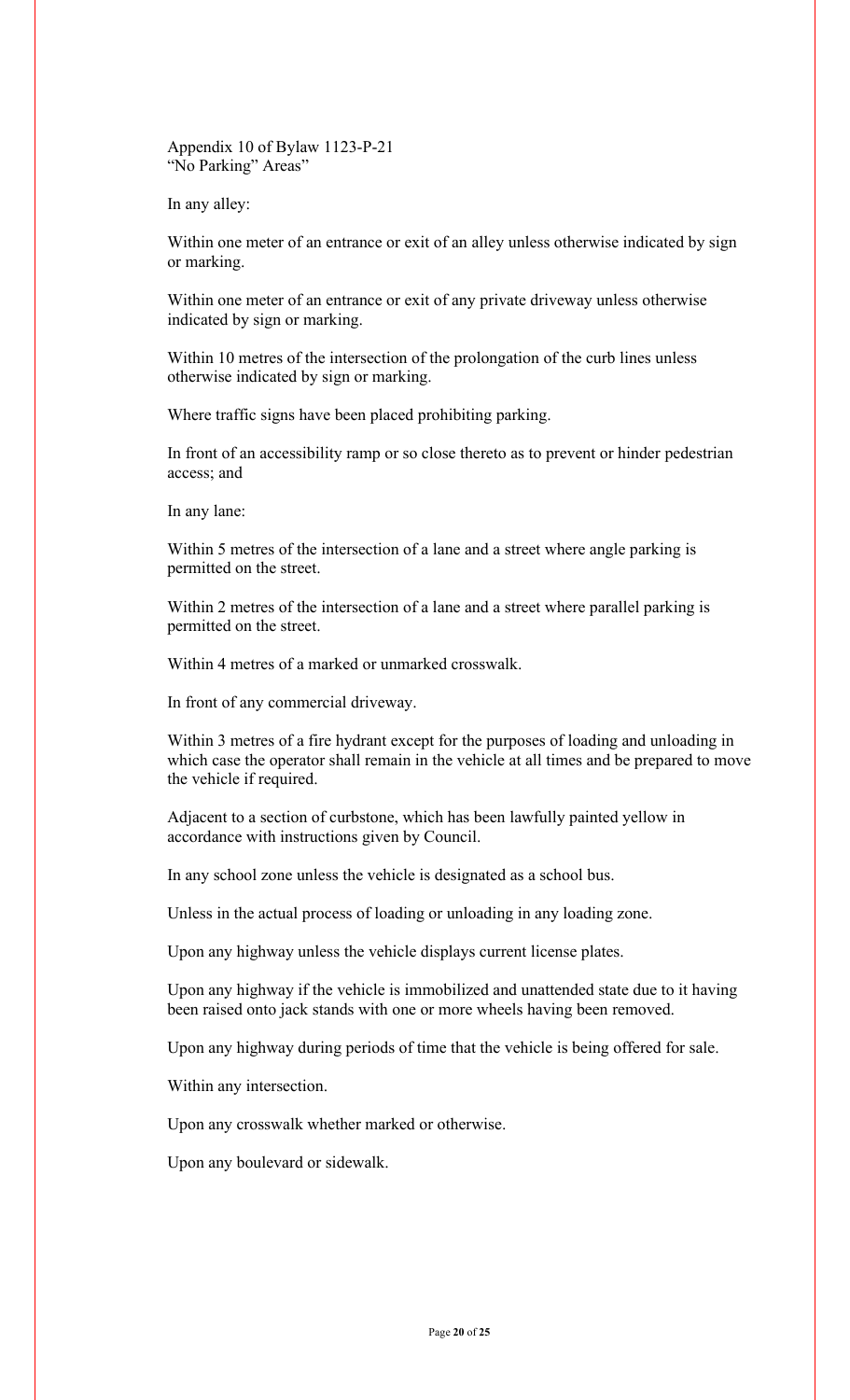Appendix 10 of Bylaw 1123-P-21 "No Parking" Areas"

In front of the driveway entrance to the Fire Station.

In front of any private driveway.

Upon any street so as to cause the left-hand side of the vehicle to be immediately adjacent to the curb stone.

In contravention of traffic signs which serve to prohibit parking.

Upon any street in excess of a twenty-four (24) hour period, any vehicle having an overall length in excess of 6.10 meters.

Upon any street, irrespective of vehicular size, any vehicle for a period of time in excess of seventy-two hours (72).

For duration of time in excess of the posted limit as prescribed and evidenced by appropriate signs, therefore.

Within the space designated for a taxicab stand unless the vehicle is a taxi and or courtesy car or unless the vehicle is in the actual process of loading or unloading passengers.

Within any parking stall designated for the Mentally or Physically Challenged Person Parking pursuant to Appendix 7 unless the operator of the vehicle or its attendant passenger(s) are medically disabled.

On all that portion of Main Street which lies between  $1<sup>st</sup>$  (Railway) Avenue and  $4<sup>th</sup>$ Avenue when the subject vehicle has an overall length in excess of 5.75 meters or has a rated capacity in excess of 3⁄4 ton unless the said operator requires immediate access to a property for the purposes of loading or unloading during a minimum duration of time.

On all those portions of  $2<sup>nd</sup>$  Avenue and  $3<sup>rd</sup>$  Avenue which lie between  $1<sup>st</sup>$  Street West and 1<sup>st</sup> Street East when the subject vehicle has an overall length in excess of 5.75 meters or has a rated capacity in excess of  $\frac{3}{4}$  ton unless the said operator requires immediate access to a property for the purposes of loading or unloading during a minimum duration of time.

On all that portion of  $1<sup>st</sup>$  (Railway) Avenue which lies between  $2<sup>nd</sup>$  Street East and Highway No 14.

On all that portion of Highway 21 which commences at its intersection with 1<sup>st</sup> (Railway) Avenue, and which concludes at the most northerly boundary of the Canadian Pacific Railway right of way, said right of way forming the most northerly perimeter of the town's jurisdiction.

On all that portion of the south side of  $4<sup>th</sup>$  Avenue East commencing 102 feet from the centre line of 2<sup>nd</sup> Street East to 199 feet east of the centre line of 2<sup>nd</sup> Street East.

On all that portion of the north and south sides of  $3<sup>rd</sup>$  Avenue East from the intersection of  $3<sup>rd</sup>$  Avenue East and  $2<sup>nd</sup>$  Street East to the intersection of  $3<sup>rd</sup>$  Avenue East during normal school hours – Monday to Friday inclusive.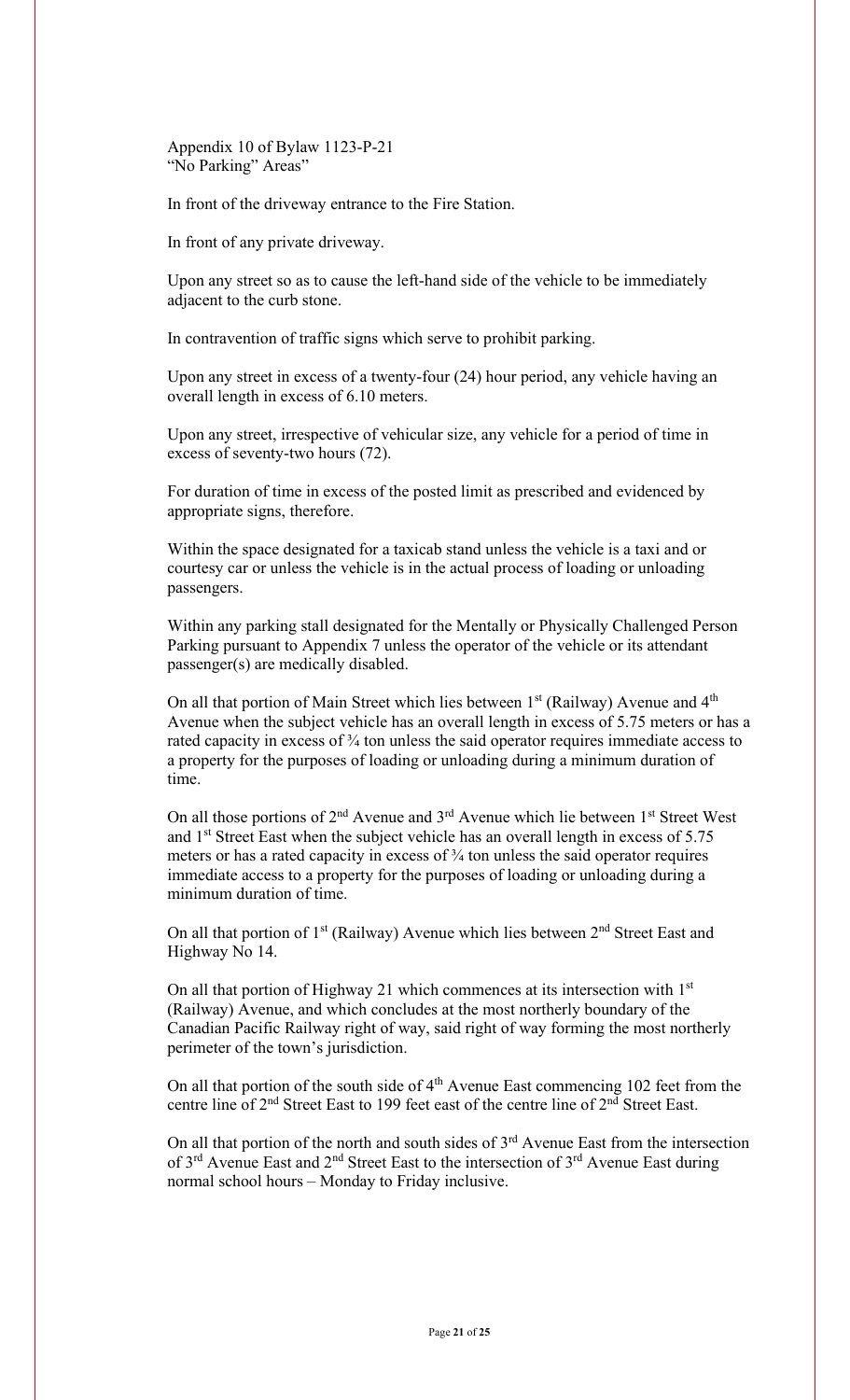Appendix 10 of Bylaw 1123-P-21 "No Parking" Areas"

On all that portion of the east and west sides of  $3<sup>rd</sup>$  Street East from the intersection of 3<sup>rd</sup> Street East and 3<sup>rd</sup> Avenue East to the intersection of 3<sup>rd</sup> Street East and 4<sup>th</sup> Avenue East during normal school hours – Monday to Friday inclusive.

On all that portion of the north side of  $3<sup>rd</sup>$  avenue East from the intersection of  $3<sup>rd</sup>$ Avenue East and 3<sup>rd</sup> Street East to 84 feet east of the centre line of 3<sup>rd</sup> Street East from 8:00 am to 4:00 p.m. – Monday to Friday inclusive.

On all that portion of the north and south sides of  $3<sup>rd</sup>$  Avenue East from the intersection of 3<sup>rd</sup> Avenue East and 3<sup>rd</sup> Street East to 95 feet west of the centre line of 3<sup>rd</sup> Street East from 8:00 am to 4:00 p.m. – Monday to Friday inclusive.

On all that portion of the north and south sides of  $2<sup>nd</sup>$  Avenue South.

On all that portion of the east side of  $2<sup>nd</sup>$  Street East from the intersection of  $3<sup>rd</sup>$  Avenue East to the intersection of 4<sup>th</sup> Avenue East during normal school hours, from 8:00 am to 4:00 pm.; Monday to Friday inclusive*.*

On 3<sup>rd</sup> Avenue West, parallel to the overhead door of the building situated at 233 Main Street, stating No Parking Monday to Friday 8 am to 4:30 pm, and approximately 35 feet east of the posted sign which is parallel to the overhead door.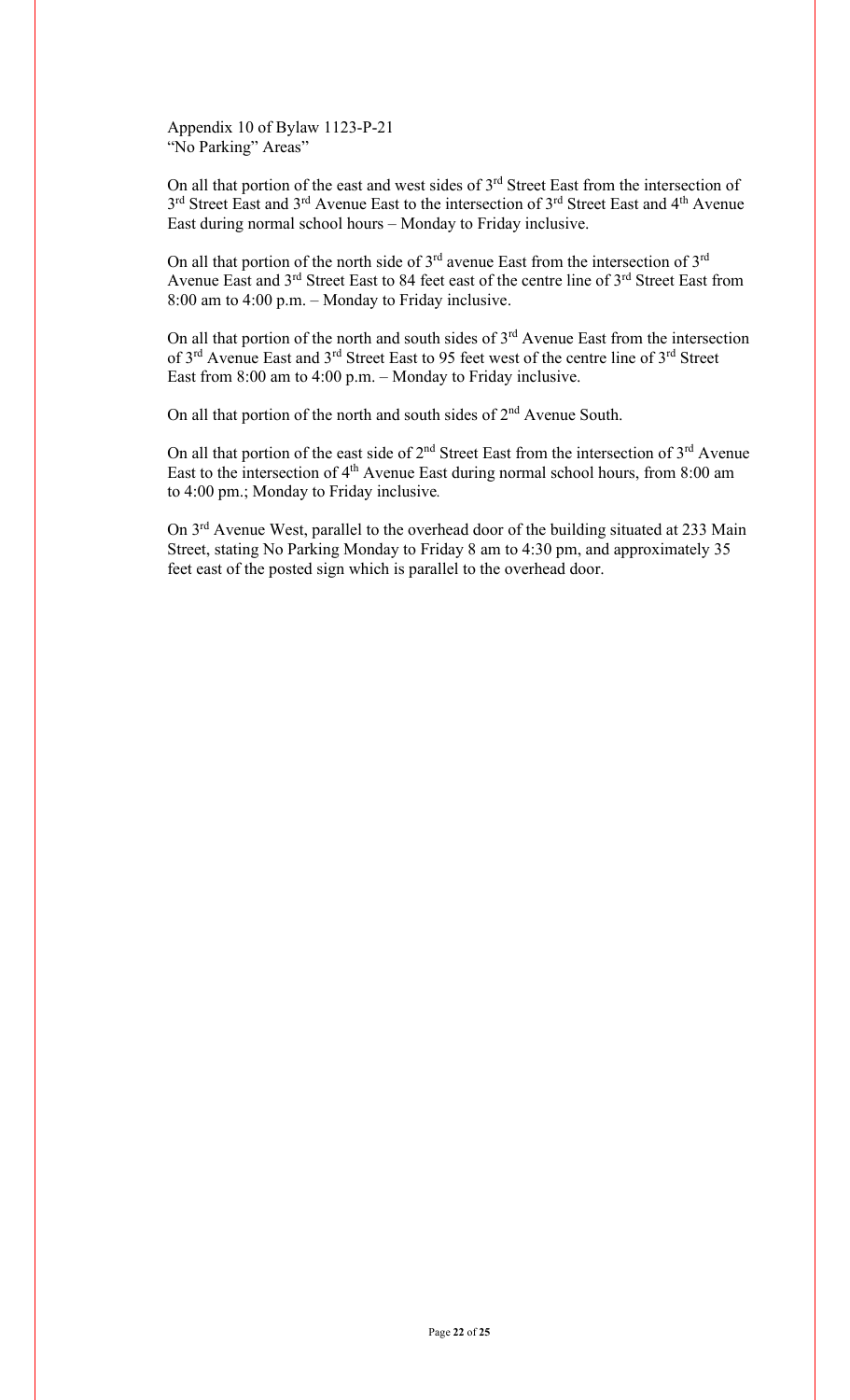Appendix 11 of Bylaw 1123-P-21 "No Parking Areas – Heavy Vehicles

On any residential street within the Town of Unity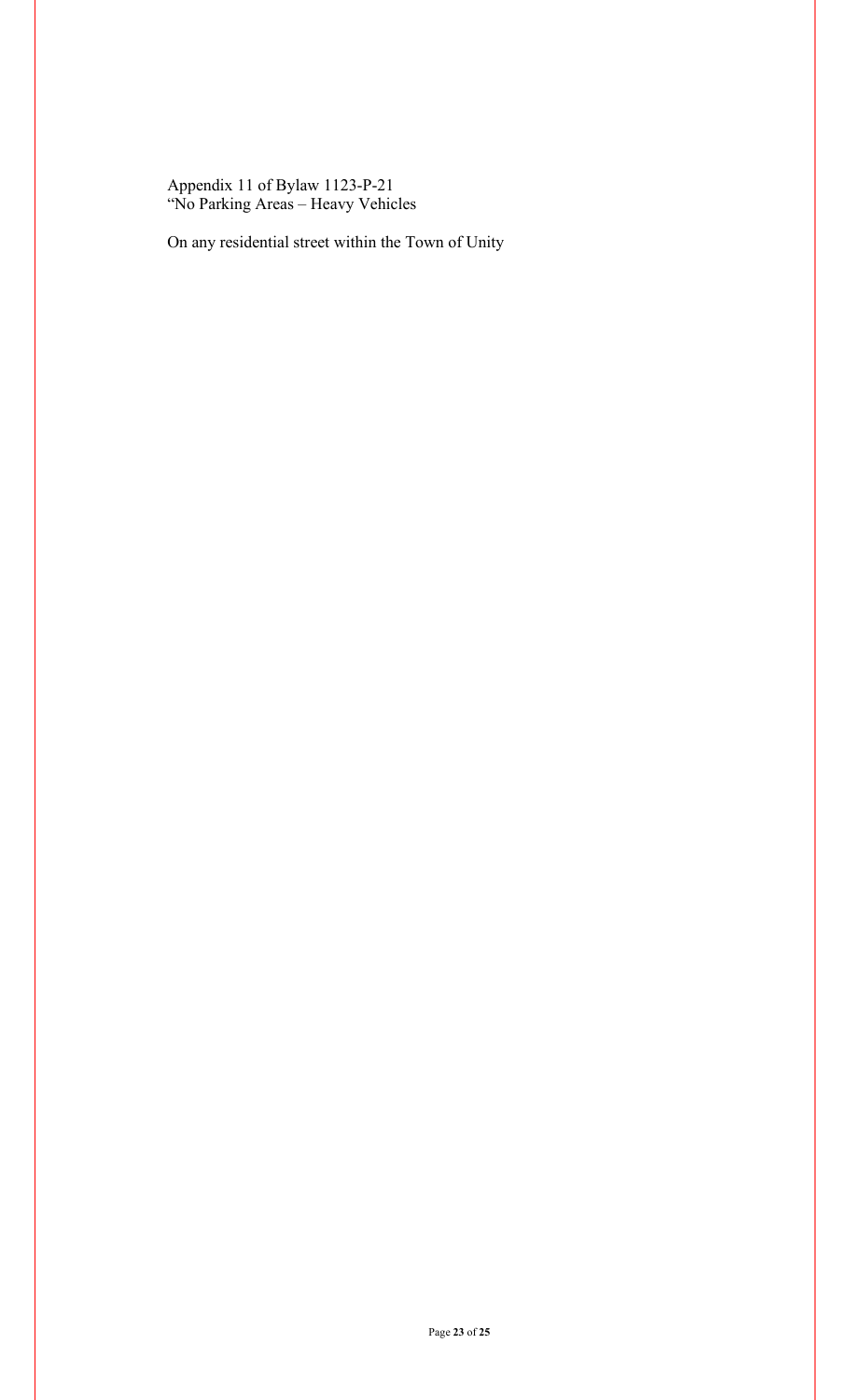## Appendix 12 of Bylaw 1123-P-21 Speed Zones – Schools – Playgrounds

## 80-km/hr Speed Zone

On Highway 14 from its intersection with  $1<sup>st</sup>$  Avenue East westward to its intersection with the westerly boundary road.

#### 60-km/hr Speed Zone

#### 50-km/hr-speed zone

1<sup>st</sup> Avenue (Railway) from its intersection with Highway No 14 westwards to a point located 257.54 meters more or less east of the intersection with  $2<sup>nd</sup>$  Street East

On Railway Avenue from its intersection with the westerly boundary road westwards to the most westerly boundary as such forms the Town's corporate limit.

2<sup>nd</sup> Avenue South from its intersection with Highway No 14 westerly to its intersection with the Westerly Boundary Road.

### 40-km/hr Speed Zone

On the westerly boundary road from its intersection with Highway No 14 northwards to the most northerly boundary of the Canadian Pacific Railway right of way as such forms the Town's corporate limit

#### 30-km/hr Speed Zone

Main Street between its intersection with  $1<sup>st</sup>$  (Railway) Avenue northerly to its intersection with  $4<sup>th</sup>$  Avenue.

In any School Zones

In any Playground Zones

15-km Speed Zone

In any lane

Third  $(3<sup>rd</sup>)$  Avenue from the intersection of  $4<sup>th</sup>$  Street East to  $3<sup>rd</sup>$  Street East.

11<sup>th</sup> Avenue West – From the intersection of westerly boundary road to the intersection of Dickson Road.